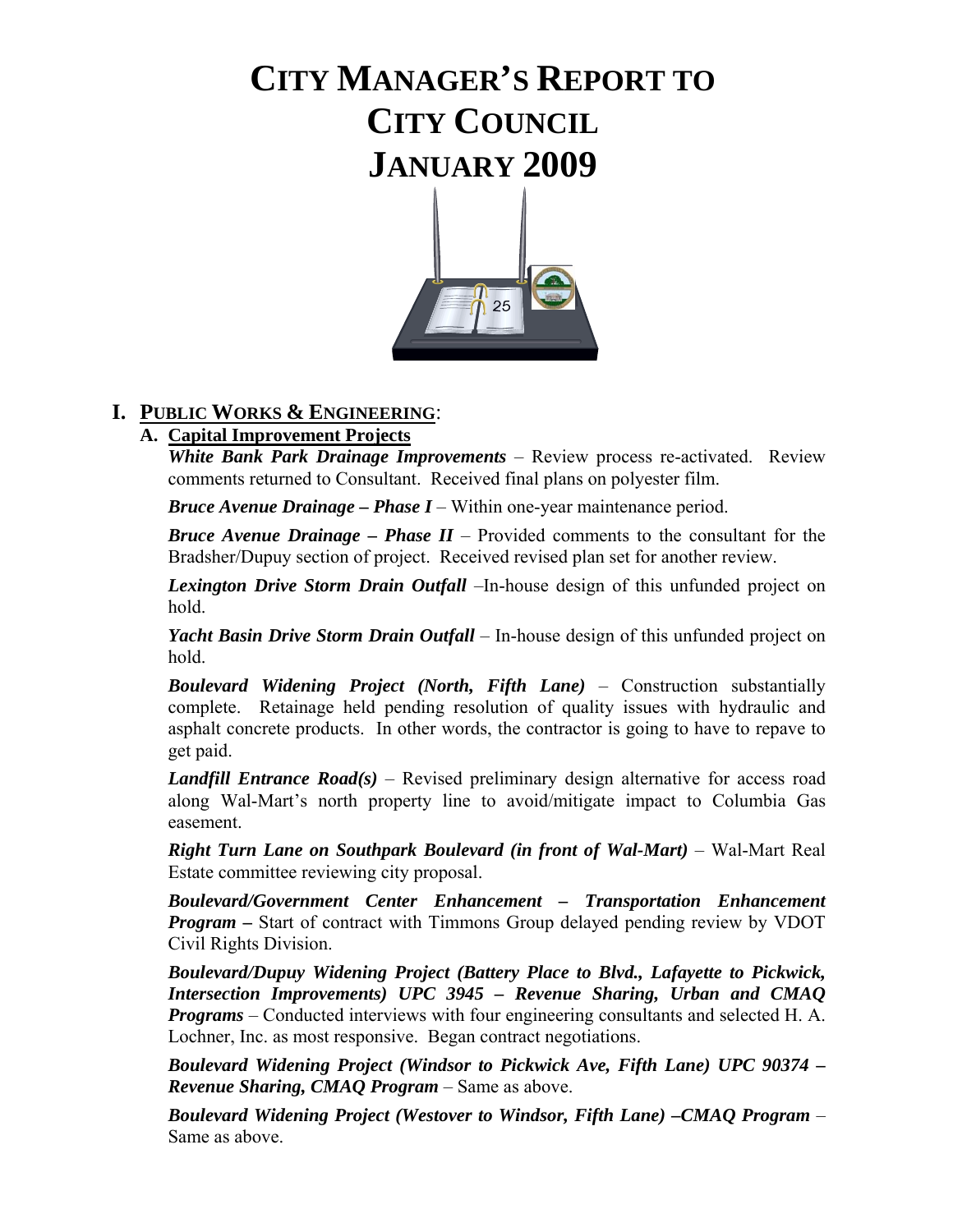### **I. PUBLIC WORKS & ENGINEERING** (CONTINUED):

#### **B. Economic Development Projects** (under construction)

*N. Riverview at Roslyn E&S Control (Old Landfill Property North of Temple Avenue) –* Removal of the buried waste is complete. Fill has been placed on top of the clay cap and topsoil has been spread. Received copy of Brownfields Certification Report for Landfill Reclamation prepared by developer's consultant and submitted to VA Dept. of Environ. Quality for approval. A landscape plan to restore the natural vegetation within the disturbed RPA area is now in the review process. Staff believes two tenants have been signed.

*Shamin Hotels (Hampton Inn and Holiday Inn Millennium)* - Both hotels are now open. Developer is working to complete the final inspection punch list which includes modifications to the landscaping plan.

*Landmark Realty New Office Building* - The developer is working to complete the final inspection punch list items. An updated utility plan sheet has been received and is in the review process.

*Dunlop House Assisted Living, Phase II* - Building work continues. Site work is basically complete. Fire Marshall has noticed some discrepancies in the Fire Lane and entrance. These are now being revised. Contractor is maintaining erosion and sediment control items.

*Walgreen***s** -Building and site construction continues. Sidewalk, landscaping and Irrigation have been installed. A revised plan is being prepared by their engineer to address runoff concerns of the adjacent Laundromat and rear yards along Bruce Ave. Contractor is maintaining erosion and sediment control items. Staff believes it will be 3-4 months before the store opens.

*Mount Pleasant Baptist Church Parking Lot Expansion - Project is now nearing* completion. Landscaping has been installed. An offsite erosion and sediment control plan has been received for lots that were used to dump unneeded excavated material. Erosion control items being maintained.

*School Maintenance Building* - Work continuing on the building. Contractor began waterline installation. Erosion and sediment control items are in place.

*Denny's* - The building has been installed and site work begun. Currently all work is shut down. No work this month. Erosion control items are installed. Still no word on the developers financing. The property and franchise are also for sale.

*Community Building Addition* - Contractor has installed required erosion and sediment control items. Contractor grading the building pad and site.

*Southpark Carpet and Flooring -* Parking lot work is complete. Awaiting completion of landscaping. A final inspection will be held in the near future.

*Sam's Club Expansion* - Contractor has installed erosion and sediment control items and began waterline and sanitary sewer installation work.

*Colonial Heights Surgery Center* **930 South Ave. Suite 2** - Portion of former American Family Fitness building on South Ave. being converted to a surgical suite. Plans have been approved and a revised utility plan has now been approved. Work should begin shortly.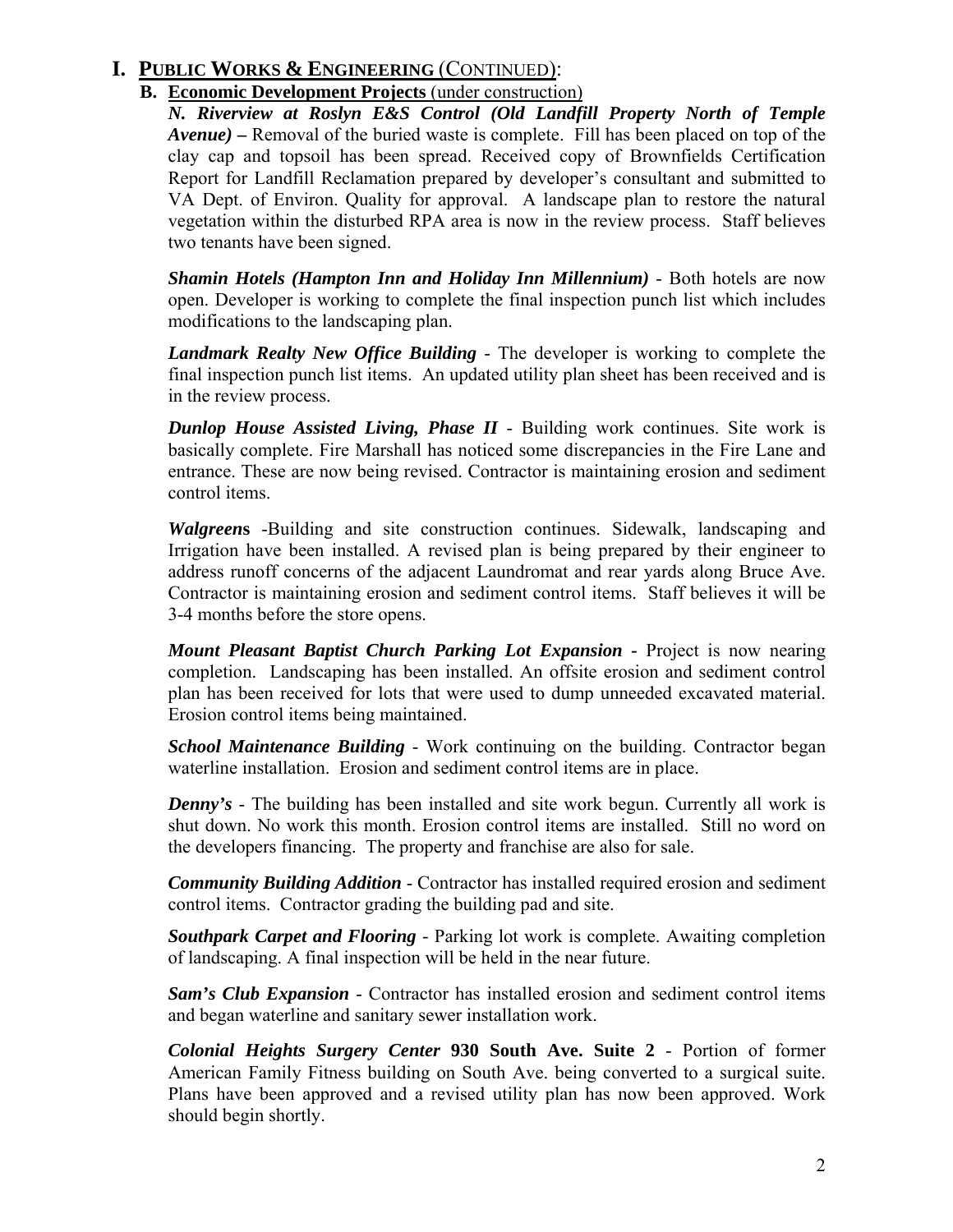### **I. PUBLIC WORKS & ENGINEERING** (CONTINUED):

#### **C. Economic Development Projects** (under review)

*Gill's Point Section 9* - Construction plans have been approved. Work may begin. We have received a subdivision plat that is now in the review process. This is needed before any lots could be sold.

*Wachovia Bank, N.A. Branch Expansion* - Plans are nearly complete. An adjacent property owner has complained about the possibility of the site work damaging or killing a tree on his lot. This may have delayed the project but is being worked out.

*Roslyn Farm Corporate Office -* (located beside the Virginia Credit Union) -Updated plans have been reviewed and comments forwarded.

*Value Place Motel* - Four story hotel located off of Jennick Drive. Revised plans have been reviewed and are close to being approved. RPA issues have been resolved.

*Colonial Heights Health Care Center* -- A building addition to the existing building. Plans have reviewed. We are awaiting updated plans.

*Lakeview Elementary School* -- A building addition to the existing school. Plans have been received and will be reviewed in February. Project may be delayed by the School Board.

*American Family Fitness Parking Lot Expansion* - A portion of the pond in front of the building will be filled to construct a new parking area. Revised plans have been received and will be reviewed in February.

#### *Right-of-way Permits:*

• Issued six  $(6)$  permits

### **II. PLANNING & COMMUNITY DEVELOPMENT:**

- 1. No fence permits issued.
- 2. Three (3) sign permits issued:
	- $\approx$  Sonic 457 Charles Dimmock Parkway
	- $\approx$  City Limits Tattoo 119 D Boulevard
	- $\approx$  Colonial Heights Dental 3401 Boulevard
- 3. Neighborhood Revitalization:

#### **a. 08-09 CDBG Home Repair Grant**

- $\approx$  9 electric jobs completed
- $\approx$  5 carpentry jobs completed
- $\approx$  3 carpentry jobs underway
- $\approx$  1 carpentry job awaiting quotes
- $\hat{x}$  1 carpentry and related plumbing/accessibility job completed
- $\star$  4 heating jobs completed
- $\approx$  1 plumbing job completed
- $\approx$  1 plumbing job underway
- $\approx$  1 lead clearance completed
- $\approx$  1 re-roofing job completed
- $\star$  4 re-roofing jobs scheduled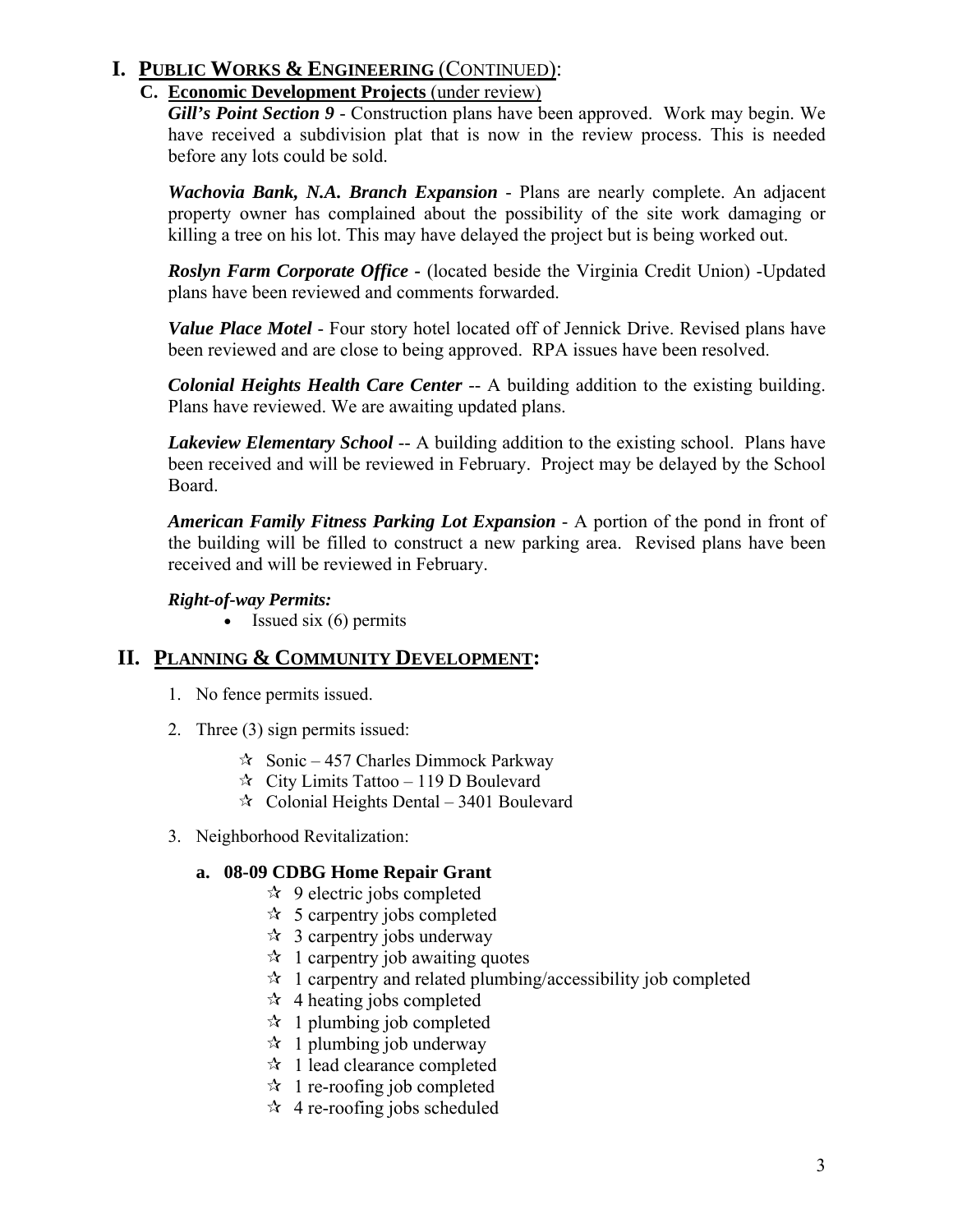# **II. PLANNING & COMMUNITY DEVELOPMENT** (CONTINUED)**:**

# **b. Rental Inspection Program:**

| <b>Item</b>                        | <b>Month</b> | <b>YTD</b> |  |
|------------------------------------|--------------|------------|--|
|                                    |              |            |  |
| TOTAL UNITS REGESTERED             |              | 411        |  |
| # of Dwellings registered          | 136          | 136        |  |
| # of Multi-family Dwellings        | 30           | 30         |  |
| # of Apts registered               | 245          | 245        |  |
|                                    |              |            |  |
| TOTAL UNITS INSPECTED              |              | 190.5      |  |
| Dwellings to be inspected          | 136          | 136        |  |
| Multi-family dwellings             | 30           | 30         |  |
| Apts to be inspected (10%)         | 24.5         | 24.5       |  |
|                                    |              |            |  |
| Total # of Properties Sold         | 1            | 1          |  |
|                                    |              |            |  |
| <b>Failure to Register Letters</b> | 0            | 0          |  |
| <b>Answers Received</b>            | 0            | 0          |  |
| First Inspections made             | 2            | 2          |  |
| Passed<br>Failed                   | 0<br>2       | 0<br>2     |  |
|                                    |              |            |  |
| Second Inspection                  | 0            | 0          |  |
| Passed                             | 0            | 0          |  |
| Failed                             | 0            | 0          |  |
|                                    |              |            |  |
| Third Inspection                   | 0            | 0          |  |
| Passed                             | 0            | 0          |  |
| Failed                             | 0            | 0          |  |
|                                    |              |            |  |
| Additional Inspections             | 0            | 0          |  |
| Passed                             | 0            | 0          |  |
| Failed                             | 0            | 0          |  |
|                                    |              |            |  |
| Failure to schedule                | 0            | 0          |  |
| by owners                          |              |            |  |
| <b>Total Fees Collected</b>        |              |            |  |
| Reinspection                       | \$0.00       | \$0.00     |  |
| Late Registration                  | \$50.00      | \$50.00    |  |
|                                    |              |            |  |
| 4 year Certificates Issued         |              |            |  |
| <b>Dwellings</b>                   | 0            | 0          |  |
|                                    |              |            |  |
| Apartments                         |              | 0          |  |
| (no of units certified)            | 0            | 0          |  |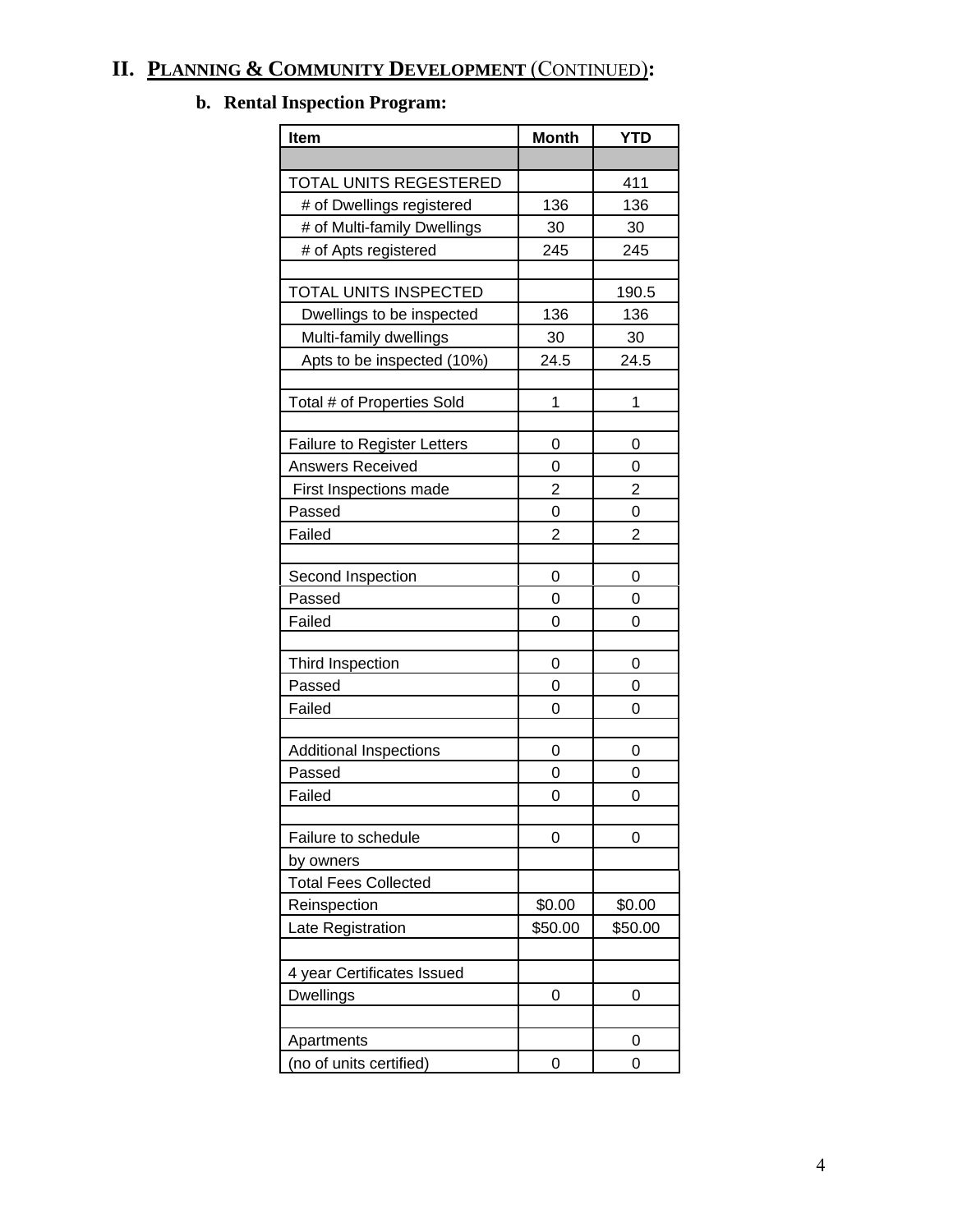### **II. PLANNING & COMMUNITY DEVELOPMENT** (CONTINUED)**:**

4. Zoning/ Property Maintenance complaints investigated:

| a. Property Maintenance                |                  |            |
|----------------------------------------|------------------|------------|
|                                        | <b>Month</b>     | <b>YTD</b> |
| Total inspections                      | 23               | 23         |
| Violations                             | 22               | 22         |
| Violations resolved                    | 9                | 9          |
| b. Zoning                              |                  |            |
|                                        | <b>Month</b>     | <b>YTD</b> |
| Total inspections                      | 12               | 12         |
| Violations                             | 10               | 10         |
| Violations resolved                    | 5                | 5          |
| c. Building Code                       |                  |            |
|                                        | <b>Month</b>     | <b>YTD</b> |
| Total inspections                      | $\overline{0}$   | 0          |
| Violations                             | 0                | $\theta$   |
| Violations resolved                    | $\theta$         | 0          |
| d. House Number Violations             |                  |            |
|                                        | <b>Month</b>     | YTD        |
| Violations reported                    | 5                | 5          |
| <b>Actual violations</b>               | 29               | 29         |
| First letter sent                      | 29               | 29         |
| Violations abated                      | 9                | 9          |
| Summons issued                         | 1                | 1          |
| e. Other                               | <b>Month</b>     |            |
|                                        |                  | <b>YTD</b> |
| Total inspections                      | 15               | 15         |
| Violations                             | 13               | 13         |
| Violations resolved                    | 7                | 7          |
| f. Inoperable Motor Vehicle Complaints |                  |            |
|                                        | <b>Month</b>     | YTD        |
| Total inspections                      | 9                | 9          |
| Violations                             | 9                | 9          |
| Violations resolved                    | $\overline{3}$   | 3          |
| g. Tall Grass                          | <b>Month</b>     | YTD        |
|                                        | $\boldsymbol{0}$ |            |
| Total inspections<br>Violations        |                  | 0          |
|                                        | 0                | 0          |
| Violations resolved                    | $\overline{0}$   | 0          |
| h. Sign Ordinance                      | <b>Month</b>     | <b>YTD</b> |
| Total inspections                      | 1                | 1          |
| Violations                             | 1                | I          |
| Violations resolved                    | $\boldsymbol{0}$ | 0          |
|                                        |                  |            |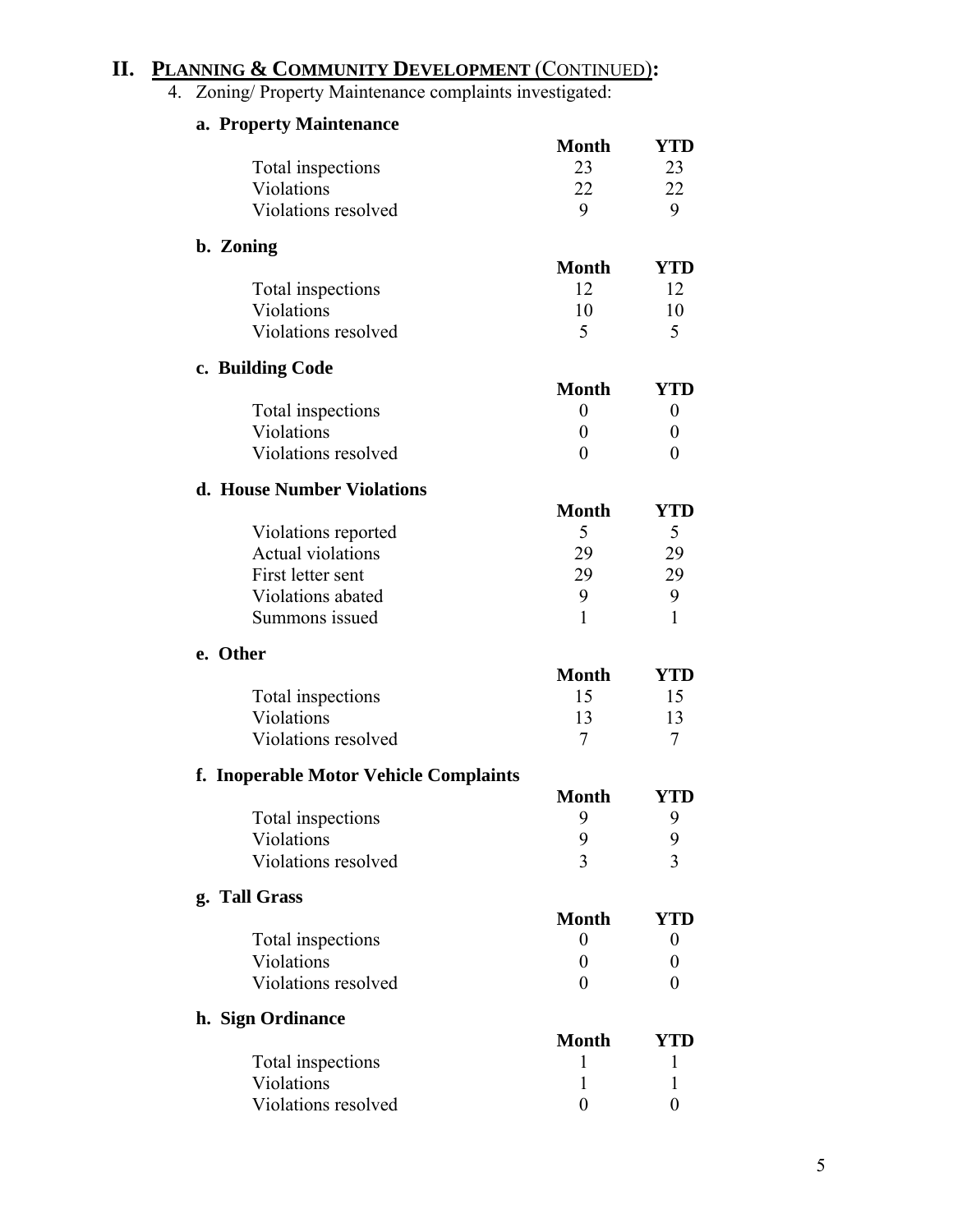### **II. PLANNING & COMMUNITY DEVELOPMENT** (CONTINUED)**:**

|     | The following are highlight activities for the Building Inspections Division: |              |             |
|-----|-------------------------------------------------------------------------------|--------------|-------------|
|     |                                                                               | <b>Month</b> | YTD         |
|     | Existing Housing and Maintenance Inspections                                  | 45           | 45          |
|     | New Construction Inspections                                                  | 210          | 210         |
|     | Permits for New Residences                                                    |              |             |
|     | <b>Estimated Cost for Permits for New Residences</b>                          | \$76,000     | \$76,000    |
|     | Permits for Commercial Construction                                           |              |             |
| 6   | <b>Estimated Cost for Commercial Permits</b>                                  | \$4,863,875  | \$4,863,875 |
|     | <b>Plumbing Permits Issued</b>                                                | $\mathbf{I}$ | Ħ           |
| 8   | <b>Electrical Permits Issued</b>                                              | 14           | 14          |
| 9.  | <b>Mechanical Permits Issued</b>                                              | 10           | 10          |
| 10. | Swimming Pool Permits Issued                                                  |              |             |
| 11. | <b>Inoperative Vehicles Towed</b>                                             |              |             |
|     | Letters on Water Cutoff                                                       |              |             |

#### **III. POLICE DEPARTMENT:**

- $\overline{\smile}$  Total calls for police service in January, 2009, show an increase of 17 %, going from 3,731 calls for service in 2008, to 4,368 in January, 2009.
- $\checkmark$  There were 84 Part I, or serious, crimes reported to the Colonial Heights Police Department in January. Fifty-four (54) of those, or 64%, have been cleared.
- 9 Our **Records Division** processed 290 arrest reports, 21 Animal Control reports, 69 field interviews, 270 incident reports, 713 pawned properties, and 1,145 traffic summonses, along with a variety of other reports, totaling **2,840 reports**.
- $\checkmark$  January has started out as being a very active and busy month. This is most evident in our 17 % overall increase for calls for service. We are all cognizant of the down economy and the resulting high unemployment rates that usually result in higher crime rates. We also recognize that individuals are more stressed during these times, people medicate themselves and domestic calls for service increase, as evidenced by the 70% increase for domestic calls for service in January. We are continuing with our efforts; however, we hope to be able to distinguish the human aspects of it all during these very difficult times.
- $\checkmark$  We have transitioned police supervisors from nights to days, and vice versa, in an effort to make for an overall better supervisor who is familiar with the different aspects of policing, depending on the time. It also allows our officers to acclimate to other supervisors and their leadership styles.
- $\checkmark$  We are very pleased to report that an inspection by the Department of Agriculture and Consumer Services of our Animal Shelter was met with positive results. No findings of non-compliance were discovered. Our efforts were the direct result of Officer Stacey Arehart and new ACO Joni Bowman.
- $\checkmark$  We have entered the 2009 *Chief's Challenge*, an event sponsored by the Virginia Association of Chiefs of Police, which recognizes and rewards the best overall traffic safety program in Virginia.
- $\checkmark$  Forty-one unclaimed bicycles were donated to the Salvation Army.
- $\checkmark$  We provided Child DNA Identification Kits at Regal Cinemas for a family event they sponsored. Our sentinels assisted us with this program.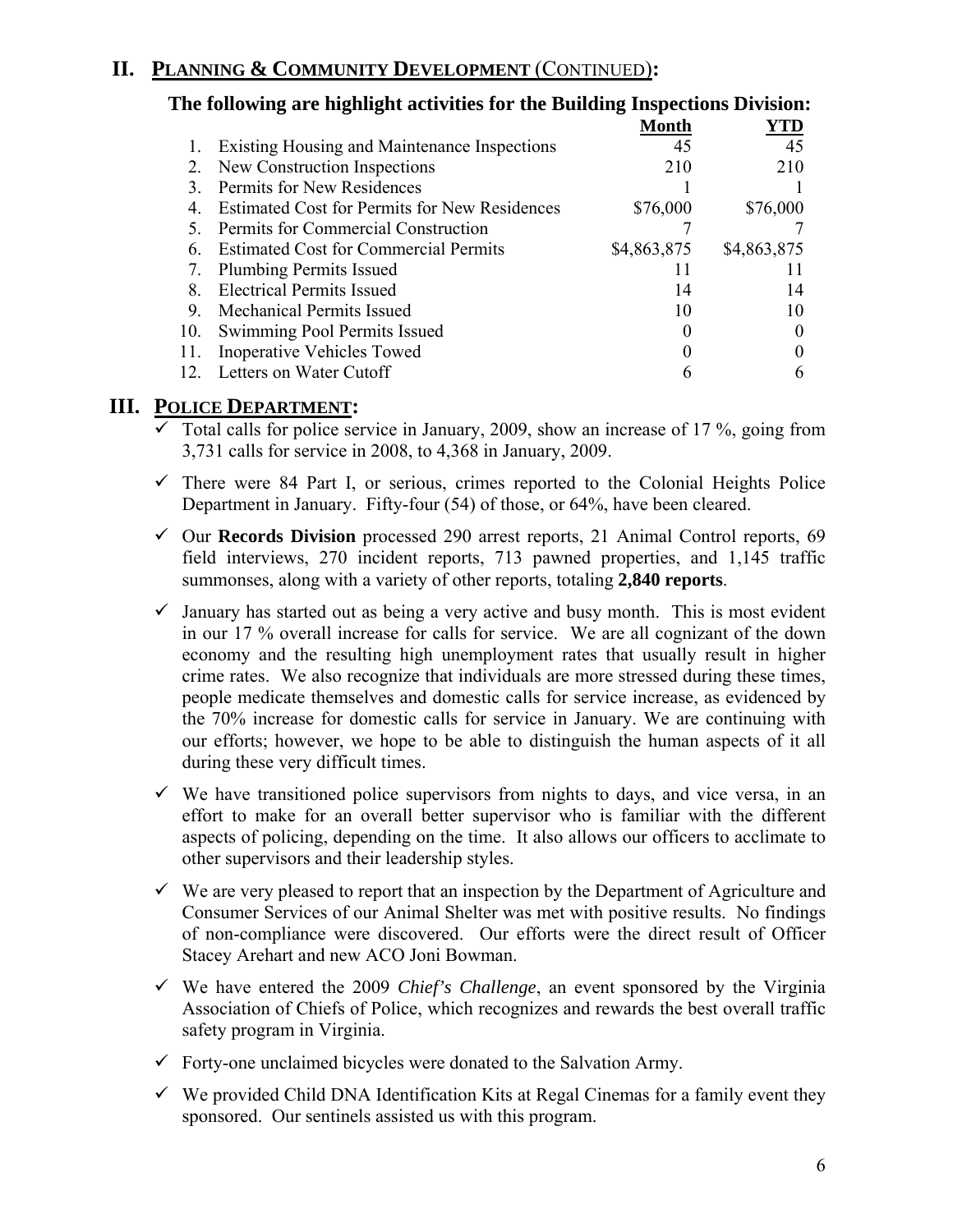### **III. POLICE DEPARTMENT** (CONTINUED)**:**

- $\checkmark$  School Resource Officers Renee Walters and Dale Waldrop continued their efforts in investigating residency issues within the school system.
- $\checkmark$  Our **Patrol Division** officers continue to try to change the behavior of many with their traffic enforcement efforts. Uniformed patrol tallied 1,052 traffic summonses from 1,849 traffic stops; made 31 DUI arrests and 39 drug arrests; investigated 69 traffic crashes; issued 67 parking citations; and initiated 69 field interviews. A total of 38 felony charges and 150 misdemeanor charges were also issued during the month. Thirty-six (36) inoperative vehicles were reported. A total of 189 new cases were assigned to Patrol officers for investigation, and 151 cases have been cleared, or 79%.
- 9 The **Investigations Division,** reported a sound January. Our Street Crimes Unit continues to make a difference. Their activities include an arrest of a subject for distributing drugs at the Kangaroo gas station parking lot. Arrests for two subjects for felony drug charges were the result of a buy/bust operation. Our unit also assisted our detectives in the location and arrests of two robbery suspects. Eight (8) alcohol arrests were made during the month. Detectives' activities included:
	- Detectives identified two (2) robbery suspects from December, 2008; warrants were obtained and arrests were made.
	- Detectives cleared a reported sexual assault by arrest; the subject was also in violation of his probation.
	- Detectives cleared a grand larceny case from September of last year as well as several fraud cases.
	- Detectives and patrol officers worked on an indecent exposure case together and identified the subject from a previous and recent report; the person was identified by both victims and arrested.
	- Lt. Ferguson has issued three (3) drug nuisance letters and one (1) alcohol nuisance letter to property owners this month.
	- Thirty–four (34) concealed weapon permits were processed.
	- Detectives were assigned a total of 23 new cases for investigation and, of those, 14 cases, or 61%, have been cleared.
- $\checkmark$  Our **Auxiliary** police force continues to show their enthusiasm by volunteering over 538 hours in a variety of ways. Duties included assistance with ride-alongs, traffic direction and enforcement, academy training, along with extra duty at the mall and prisoner transports. Auxiliary Sgt. Dean Miller and Auxiliary Officers Mike Tereschenko, Kevin Burcham, Dennis Branzelle and Richard Hubbell are continuing their training at the Chesterfield County Police Academy and are doing a very good job representing our agency.
- $\checkmark$  The **Animal Control Division** impounded 7 dogs and 11 cats. During the month of January, there were eight (8) dogs returned to their owners, with 10 dogs and 19 cats adopted out. Members of the community surrendered six (6) dogs and five (5) cats to the shelter. Animal Control officers had one reported cat bite. At the end of the month, Animal Control investigated a total of 82 complaints, with three (3) summonses issued. A total of \$516.00 in fees was collected.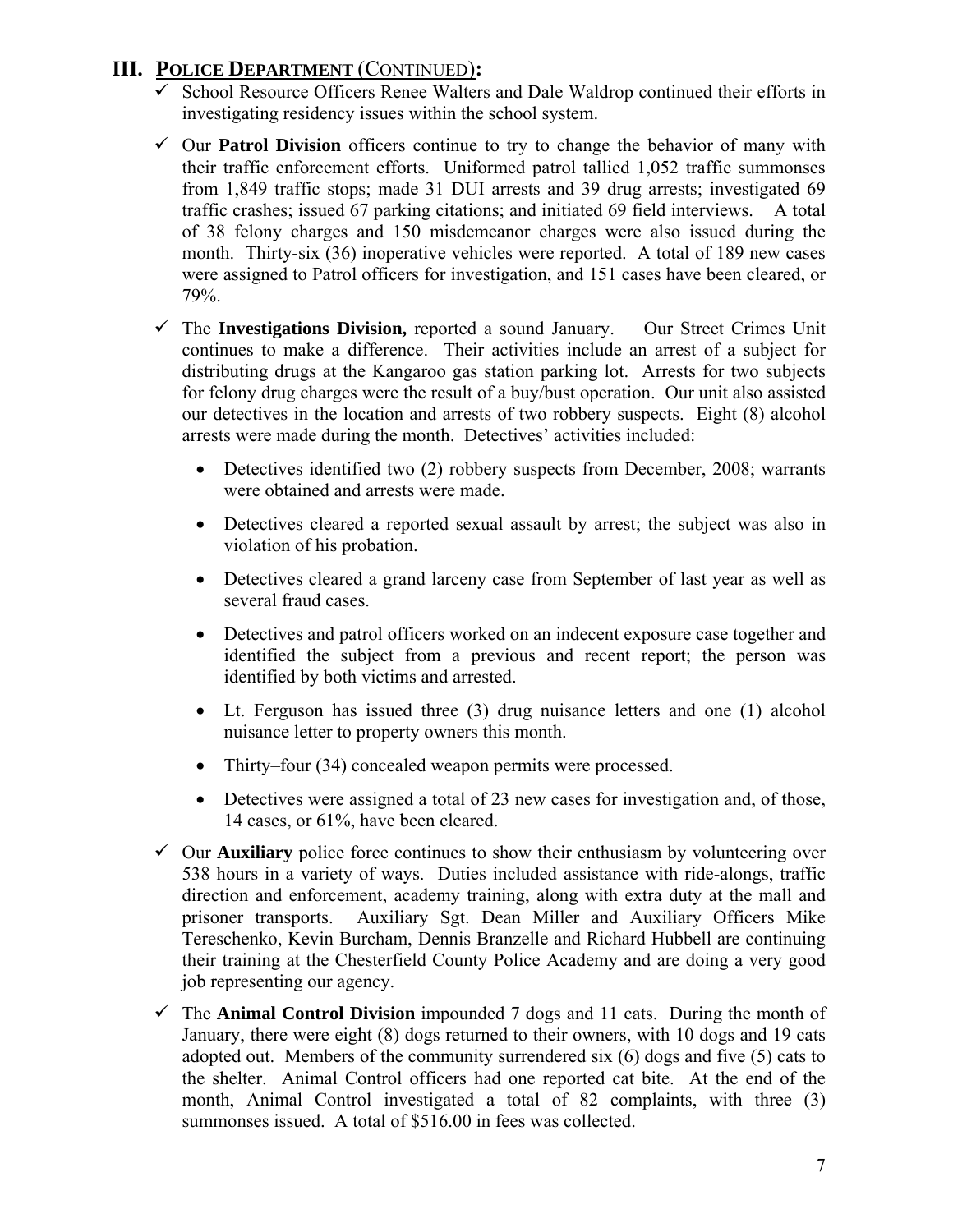# **III. POLICE DEPARTMENT** (CONTINUED)**:**

 $\overline{\smash[b]{\mathsf{F}}\!\!}$  **Sentinel** volunteers donated a total of 30 hours, contributing to a vast assortment of duties in order to free up our officers for more pressing matters. Our Sentinels assisted with the DNA event at Regal Cinemas, traffic duties and assisted with a media release for Channel 6.

| <b>Crime</b>               | <b>January</b><br>2008                     | <b>January</b><br>2009          | <b>Percentage of</b><br><b>Increase/Decrease</b> |
|----------------------------|--------------------------------------------|---------------------------------|--------------------------------------------------|
| <b>Aggravated Assaults</b> | 2                                          | 4                               | 100.00%                                          |
| All criminal arrests       | 215                                        | 290                             | 35.00%                                           |
| Arson                      | $\theta$                                   | 1                               | 100.00%                                          |
| <b>Burglaries</b>          | 8                                          | 7                               | $-13.00\%$                                       |
| Calls for services         | 3,731                                      | 4,368                           | 17.00%                                           |
| DUI arrests                | 30                                         | 31                              | $3.00\%$                                         |
| Larceny                    | 38                                         | 52                              | 37.00%                                           |
| Motor Vehicle thefts       |                                            |                                 | $0.00\%$                                         |
| Robberies                  | 3                                          | 3                               | $0.00\%$                                         |
| Shoplifting arrests        | 19                                         | 33                              | 74.00%                                           |
| Simple Assaults            | 16                                         | 12                              | $-25.00\%$                                       |
|                            | <b>PART I (Serious)</b><br><b>OFFENSES</b> |                                 |                                                  |
| <b>January 2009</b>        | <b>Number</b><br>Reported                  | <b>Number</b><br><b>Cleared</b> | <b>Percentage</b><br><b>Cleared</b>              |
|                            | 84                                         | 54                              | 64.00%                                           |

### **IV. FIRE & EMS DEPARTMENT:**

# **FIRE DIVISION: TOTAL FIRE TYPE CALLS: 94**

| Г <b>ІКЕ ІЛУІЗІОВ.</b>           |
|----------------------------------|
| <b>Call Descriptions:</b>        |
| <b>Alarm System Activations</b>  |
| <b>Alarm System Malfunctions</b> |
| <b>Assist Invalid</b>            |
| <b>Assist Police</b>             |
| Breakdown of Light Ballast       |
| <b>Building Fires</b>            |
| Child Safety Seat Installations  |
| Cover Assignment                 |
| Dispatched then Cancelled Calls  |

# *Call Descriptions: No: Call Descriptions: No:*

| Call Descriptions:                     | <i>IVO:</i>    | <b>Call Descriptions:</b>              | <u>ivo:</u> |
|----------------------------------------|----------------|----------------------------------------|-------------|
| <b>Alarm System Activations</b>        | $\overline{4}$ | Good Intent Calls                      | 12          |
| <b>Alarm System Malfunctions</b>       | 4              | Hazardous Condition                    | 3           |
| <b>Assist Invalid</b>                  | 3              | Heat from Short Circuit                |             |
| <b>Assist Police</b>                   |                | No Incident on Arrival                 |             |
| Breakdown of Light Ballast             |                | <b>Public Service Assistance Calls</b> | 13          |
| <b>Building Fires</b>                  | 3              | <b>Smoke Detector Installations</b>    |             |
| <b>Child Safety Seat Installations</b> | 6              | <b>Station Tour</b>                    |             |
| Cover Assignment                       | 5              | <b>Structure Fire</b>                  |             |
| Dispatched then Cancelled Calls        | 12             | <b>Transport Vehicle Fire</b>          |             |
| <b>Electrical Equipment Problem</b>    | 1              | Unintentional Alarm Transmission       |             |
| False Alarm/Call                       |                | Water Problem                          | 3           |
| Gas Leak                               | 2              | Water/Stream Leak                      |             |
| <b>Mutual Aid Given:</b>               | No:            | <b>Mutual Aid Received</b>             | No:         |
| Chesterfield                           | $\mathcal{L}$  | Chesterfield                           | 3           |
| Chesterfield - EMS 1st Responder       | 11             | Fort Lee                               | 3           |

Petersburg 1 Petersburg 2

| Chesterfield                     |  |
|----------------------------------|--|
| Chesterfield - EMS 1st Responder |  |
| Petersburg                       |  |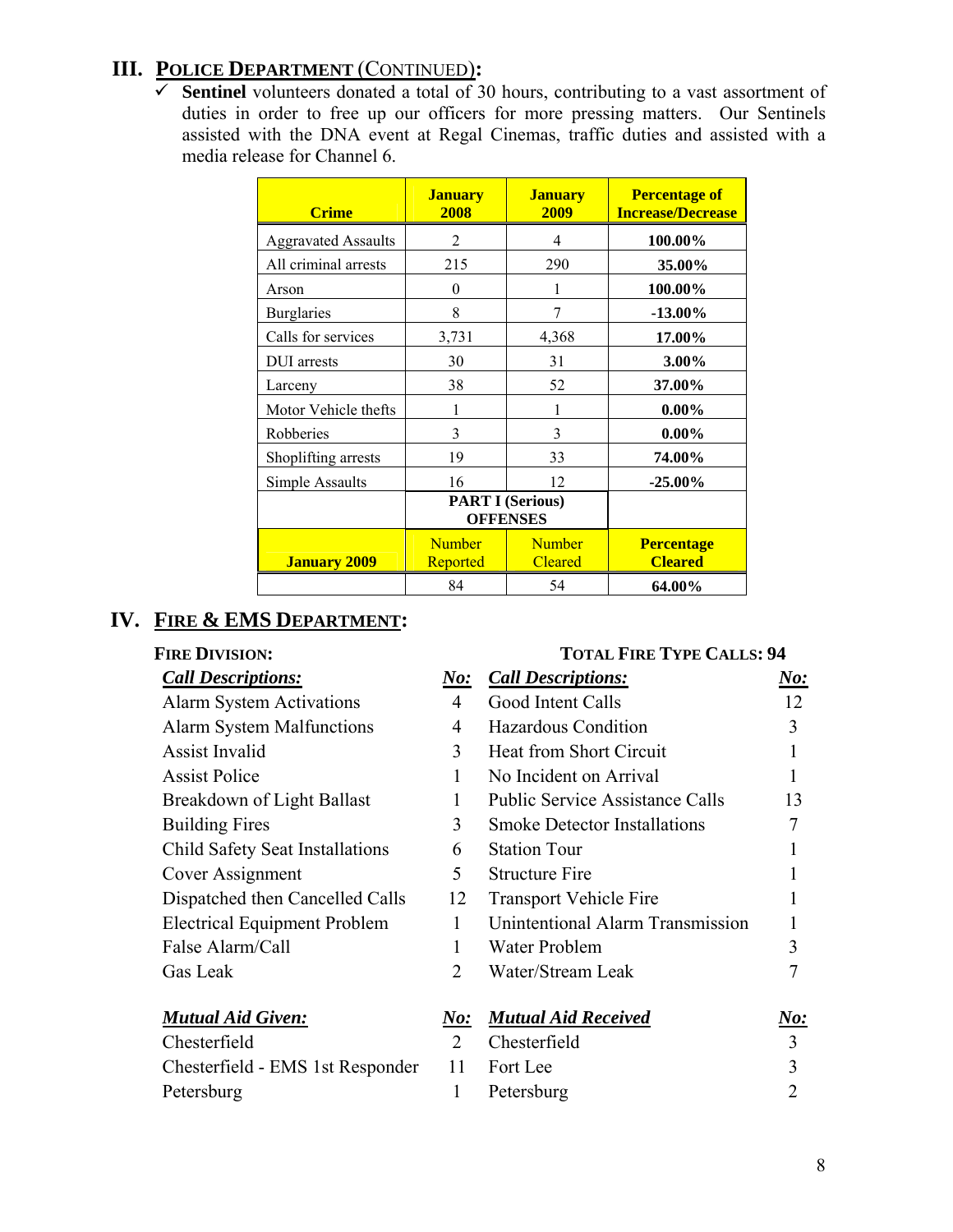### **IV. FIRE & EMS DEPARTMENT** (CONTINUED)**:**

 $\sim$ A fire unit arrived on-scene in 6 minutes or less from the time of dispatch on 91% of all calls received during the month $\sim$ 

| <b>EMS DIVISION:</b>                 |                             | <b>TOTAL EMS PATIENTS: 291</b> |        |  |
|--------------------------------------|-----------------------------|--------------------------------|--------|--|
| <b>Call Descriptions:</b>            | $\boldsymbol{\it No:}$      | <b>Call Descriptions:</b>      | $N$ o: |  |
| <b>Abdominal Pains</b>               | 14                          | OB/GYN                         |        |  |
| <b>Allergic Reactions</b>            | 2                           | Other Injury/Medical Calls     | 122    |  |
| Altered Level of Consciousness Calls | 2                           | Overdose Calls                 | 4      |  |
| Assaults                             |                             | <b>Public Service Calls</b>    | 5      |  |
| Cardiac Arrest                       | $\mathcal{D}_{\mathcal{L}}$ | <b>Rescue Situation</b>        | 3      |  |
| <b>Chest Pains</b>                   | 30                          | <b>Strokes</b>                 | 3      |  |
| Difficulty Breathing                 | 39                          | Suicide                        |        |  |
| Falls                                | 26                          | Trauma Calls                   |        |  |
| Fire Standby                         | 3                           | <b>Unresponsive Patients</b>   | 14     |  |
| <b>Motor Vehicle Accidents</b>       | 18                          |                                |        |  |
| <b>Mutual Aid Given:</b>             | $\boldsymbol{\it No:}$      | <b>Mutual Aid Received</b>     | No:    |  |
| Chesterfield                         | $\overline{2}$              |                                |        |  |
| Fort Lee                             |                             |                                |        |  |
| Petersburg                           | 2                           |                                |        |  |

~Patient contact was established in 8 minutes or less from the time of dispatch on 87% of all calls received during the month $\sim$ 

| <b>Training Division</b>  |        |
|---------------------------|--------|
| Number of Classes Taught: | 36     |
| Attendees:                | 282    |
| Man Hours                 | 956.50 |

### **V. FINANCE DEPARTMENT:**

| $\bullet$ | Checks processed: | General Fund   | 328   |
|-----------|-------------------|----------------|-------|
|           |                   | Payroll Checks | 641   |
|           |                   | Other          | 95    |
|           |                   | Total          | 1.064 |

- Nine (9) alarm citations were processed during January.
- **Auditing** Normal financial reviews, account payable review, bank reconciliation, daily cash report procedures and preparation of Sales & Use Tax return. IRS report filing and mailings for annual year-end 1099 requirements was completed. Maintained and updated W-9 files during the 1099 process. Started working on 2008 Cost Allocation plan.
- **Purchasing**  215 total purchase orders were completed with 146 being processed by the purchasing and 69 departmental purchases being reviewed as compared to 206 being completed for the same period in 2008. In addition 144 check requests were prepared by departments which are not processed by Purchasing.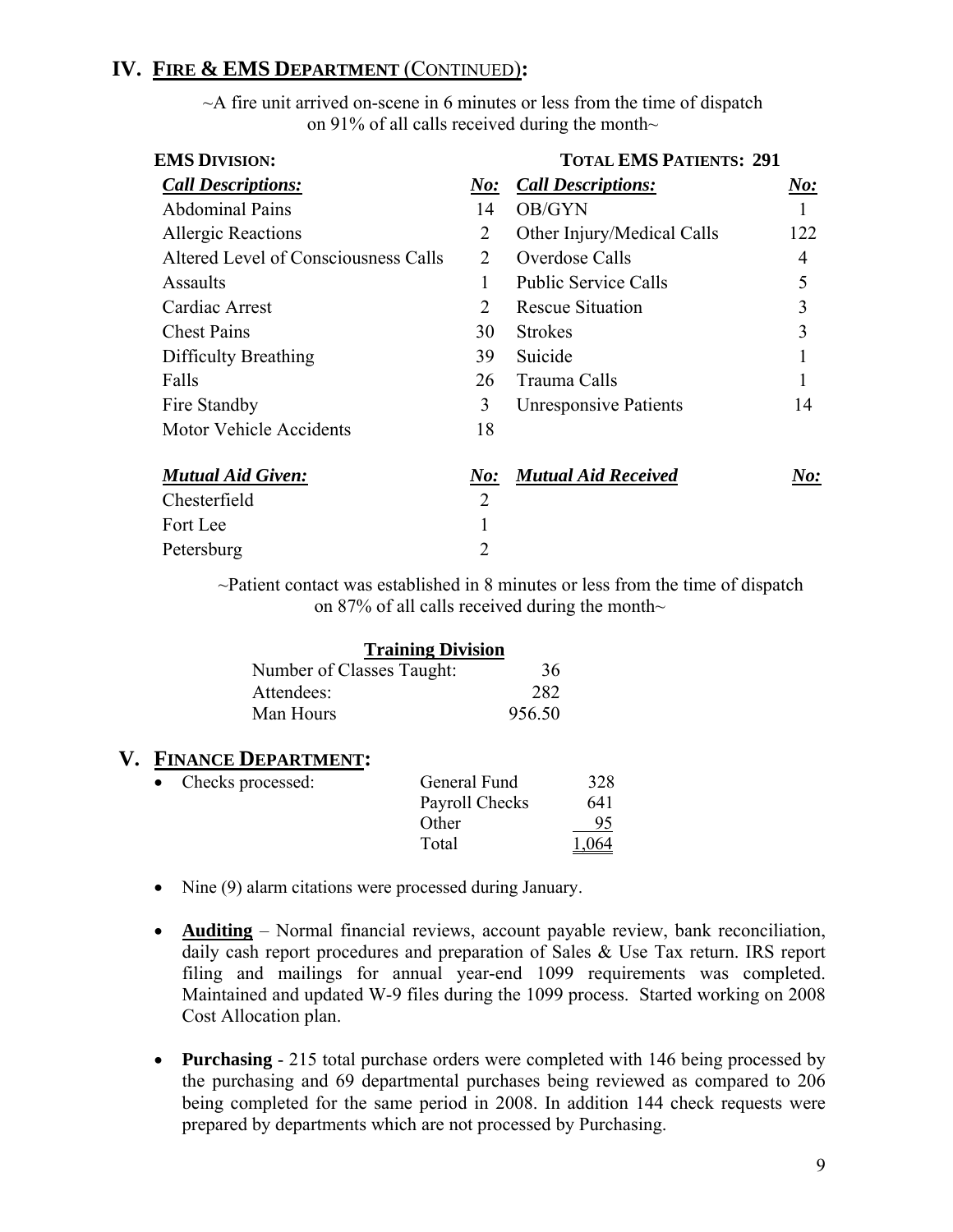### **V. FINANCE DEPARTMENT** (CONTINUED)**:**

- **Bids Issued/Opened during the month:** 
	- ° **Professional/Consultant Services for Management Support of the City's Information Technology Operations**, Proposal # 09-012103-944, opened on January 21, 2009. Ten firms submitted proposals.
	- ° **Annual Contract for Granular Fertilization and Liquid Leaf Weed Control at various locations**, Sealed Bid # 09-012803-946, **opened** on January 28, 2009.

### • **Other Purchasing Activity**:

- Purchase Order issued for City's Anti Virus license for 2009.
- ° Proposal meetings held with vendors, On Boulevard Modernization and Right of Way Acquisitions.
- ° Vendor finalized on Ambulance Billing contract.
- ° Quotes received for Fire Works show on July 4, 2009.
- ° Purchase Order issued to replace five computers in the Library media center.
- ° Notice to proceed given to Community Building Addition vendor, OKJ Construction. Anticipated completion date in June 18, 2009.
- ° Worked with the State of Virginia on T-1 concerns at various locations in the City.
- ° Procured special inspector for Community Building Addition.
- ° Negotiated new lease of copier for Recreation Department.
- ° Surplus Auction was held on January 26, with proceeds of \$8,885.
- ° Annual inspection of Fire Extinguishers for 2009 held.
- ° Certification Kit ordered from the State for Flagger Certification, which is required by OSHA.
- ° Issued Telecommunications Service Upgrade to the State for T-1 Modifications.
- ° Negotiated sand and gravel contract renewal with Vulcan Material. Prices to stay the same for another year.
- ° Sent preliminary sealed bid to State of VA, for their review, concerning Appomattox Trail Project – Phase I.
- ° Coordinated asbestos abatement and removal from Community Building.
- ° Coordinated with Verizon, the running of a modem line for the Fuel Management system at the Garage.

### • **Risk – Automobile:**

- Public Works street sweeper scratched parked car on Conduit Road. Repair cost to repair the vehicle is \$1,500.
- Our oldest ambulance was involved in an accident at the intersection of Interstate 95 and Temple Avenue. The ambulance was attempting a left hand turn off Temple Avenue onto the interstate, when it was hit by a vehicle that disregarded a red light. Minor injuries were sustained by EMS personnel. VML Insurance came to look at the damage, and the ambulance has been declared totaled. Staff is pursuing repair options.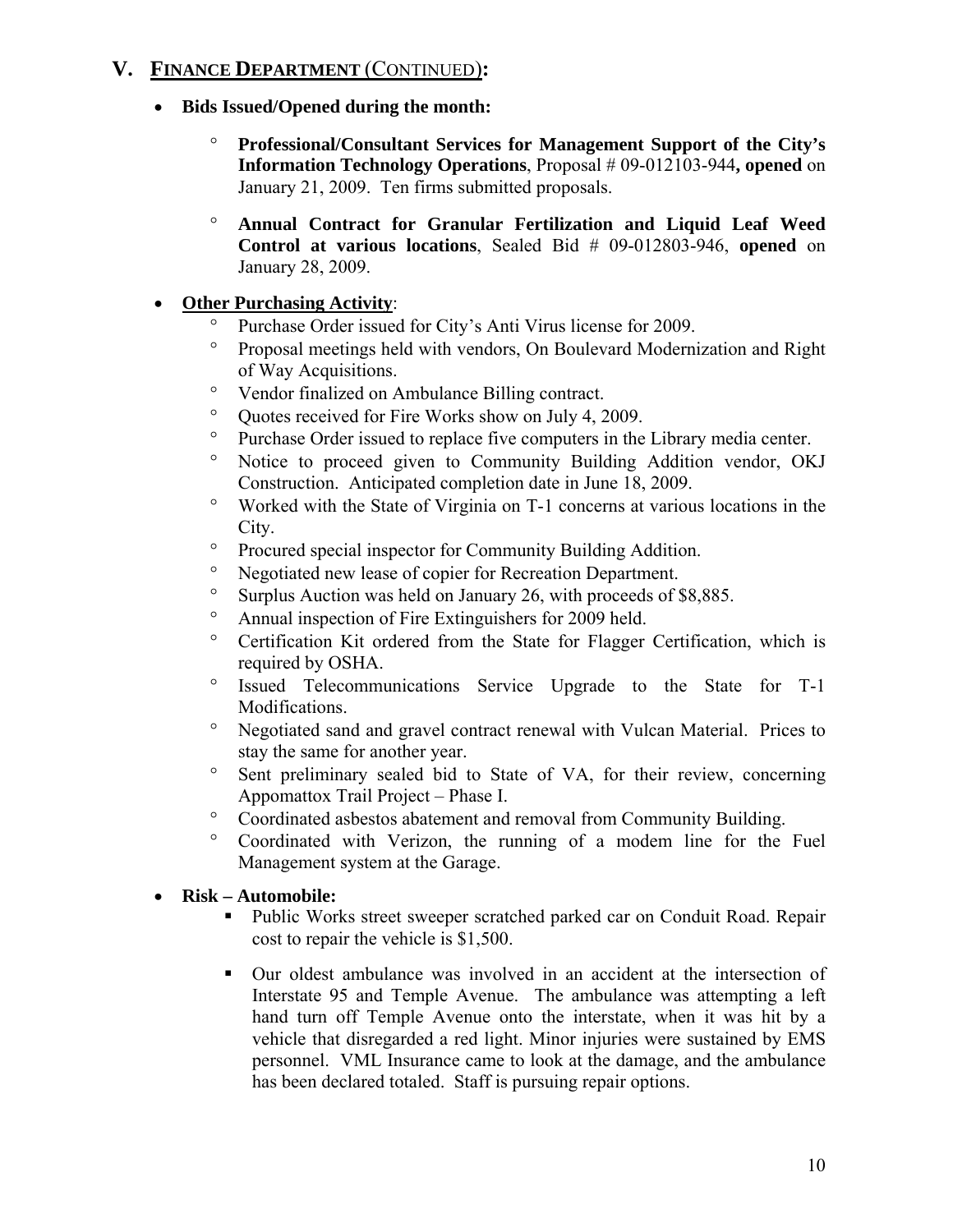### **V. FINANCE DEPARTMENT** (CONTINUED)**:**

#### • **Citizen Claim:**

 A City resident filed a claim against the City for damage to his vehicle, caused by hitting a water drain inlet, turning off the Boulevard. This claim has been denied by VML.

#### • **Miscellaneous:**

- A City resident filed a claim against the City for damage to his vehicle, caused by hitting a water drain inlet, turning off the Boulevard. This claim has been denied by VML.
- **Utility Billing** During January:
	- $\blacksquare$  Bi-monthly Utility Bills Sent 3,668
	- $\blacksquare$  Delinquent Notices Sent 671
	- Delinquent Notices Percentage  $-19.4\%$
	- Services cut off for nonpayment on January  $13<sup>th</sup>$  was 112.

#### **VI. HUMAN RESOURCES DEPARTMENT:**

#### • **Advertisements**

| Department         | Position                         |
|--------------------|----------------------------------|
| Office on Youth    | Mentor/Tutor (Part-time)         |
| Recreation & Parks | Building Maintenance (Part-time) |

#### ● **Applications and Testing**

A total of (25) applications were received for the part-time Mentor/Tutor position in the Office on Youth.

#### • **Workers Compensation**

The following workers' compensation report was filed during the month of January 2009:

| Date           | Department | Description of Injury                                               |
|----------------|------------|---------------------------------------------------------------------|
| $01 - 08 - 09$ | Recreation | Left thumb punctured by rusty nail while reaching in bin.           |
| $01 - 17 - 09$ | Police     | Right thumb jammed during suspect arrest.                           |
| $01 - 18 - 09$ | Fire       | Left shoulder pain while being hoisted up from floor during drill.  |
| $01-23-09$     | Fire       | Right knee pain & swelling after ambulance was struck by a vehicle. |
| $01-23-09$     | Fire       | Lower back pain after ambulance was struck by a vehicle.            |

### **VII. INFORMATION TECHNOLOGY DEPARTMENT:**

- $\approx$  The City's web site had 39,414 visits in the month of January with 81,085 page views, including 2,399 visits to the City job listings page. The top five pages visited after the home page were: Jobs, Library, Real Estate Assessment Search, Fire & EMS, and Police.
- $\lambda$  Citizens submitted and city staff processed 45 service requests and questions through the "Citizens Action Center" online during the month of January. The FAQs were viewed 600 times during this same period.
- $\star$  The IS Coordinator worked with IT services vendor ProActive to transition 80% of the City's departmental technical services from the current vendor to ProActive. She also coordinated the maintenance of City Hall's servers with ProActive and worked with the City Attorney's Office to have Comcast Internet Service installed at Violet Bank Museum and the Public Works Foreman's Office.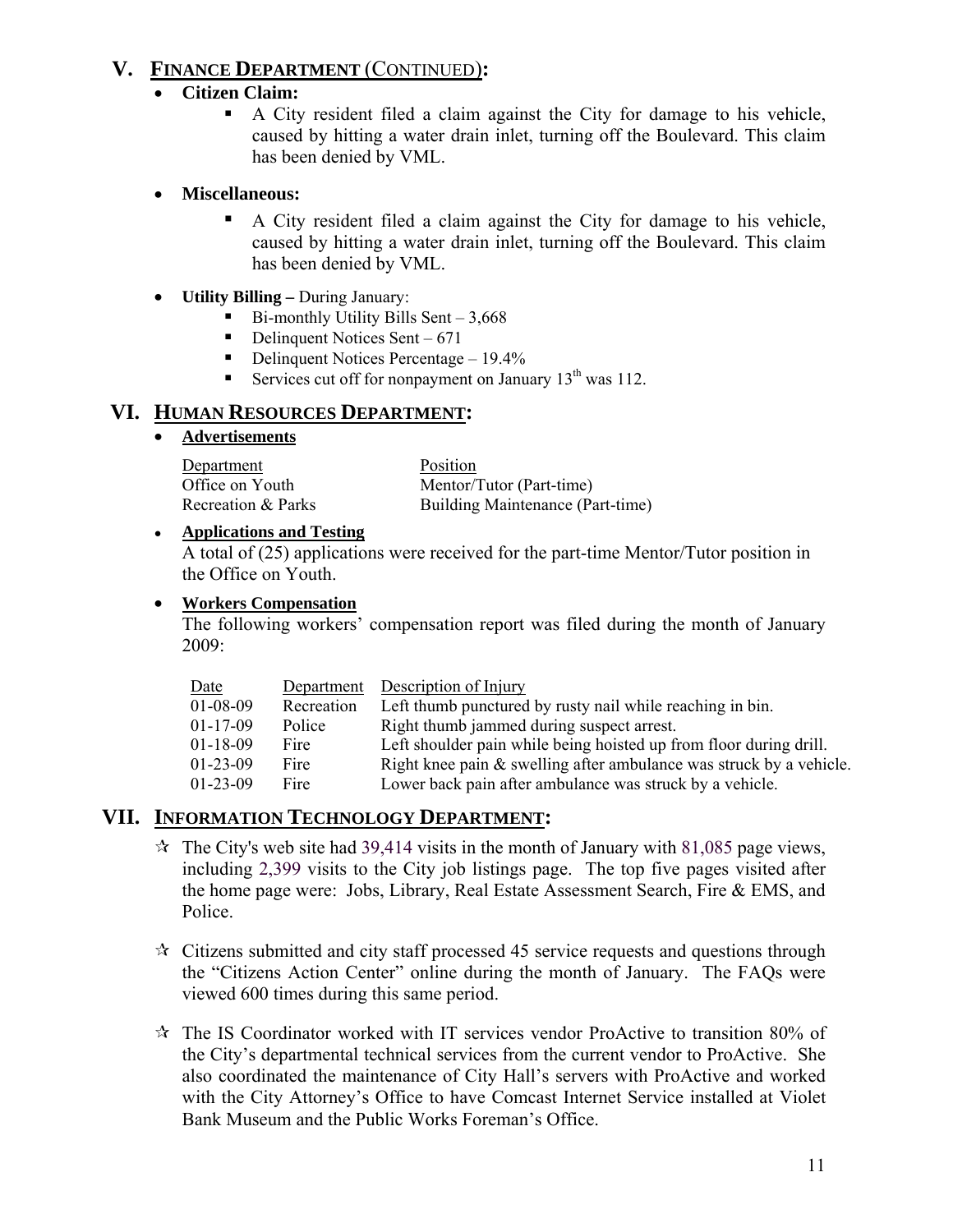### **VIII. LIBRARY:**

- $\overrightarrow{x}$  The library staff circulated 26,817 titles in January.
- $\approx$  The public computer center was used 2,435 times.
- $\lambda$  An average of 689 residents used the library each day.
- $\hat{x}$  The library's meeting rooms were used 87 times.
- $\approx$  2,399 residents visited the Colonial Heights Virtual Library to retrieve 361 articles from their homes and offices.
- $\approx$  39 children participated in the children's story time program.

| <b>Recreation &amp; Pa</b> |
|----------------------------|
| <b>ACTIVITY</b>            |
| 4-H CLOVERBUDS             |
| AFTERNOON PAINTING CLASS   |
| CARDIO KICK BOXING/TAEBOX  |
|                            |

### **IX. RECREATION & PARKS:**

| <b>Recreation &amp; Parks</b>          |          |      |  |  |
|----------------------------------------|----------|------|--|--|
| <b>ACTIVITY</b>                        | 2008     | 2009 |  |  |
| <b>4-H CLOVERBUDS</b>                  | n/a      | 11   |  |  |
| AFTERNOON PAINTING CLASS               | 26       | 24   |  |  |
| <b>CARDIO KICK BOXING/TAEBOX</b>       | 27       | 27   |  |  |
| <b>COMMUNITY BUILDING ATTENDANCE</b>   | 1440     | 100  |  |  |
| <b>COMMUNITY BUILDING RESERVATIONS</b> | 27       | 2    |  |  |
| <b>ELKS HOOP SHOOT</b>                 | 38       | 37   |  |  |
| <b>HOME DELIVERED MEALS</b>            | 135      | 250  |  |  |
| MEALS SERVED AT CENTER                 | $\Omega$ | 0    |  |  |
| NUMBER OF PEOPLE USING VAN             | 587      | 532  |  |  |
| NYSCA COACHES TRAINING                 | 10       | 8    |  |  |
| OIL PAINTING CLASS                     | 10       | 20   |  |  |
| OPEN GYM-ADULT WEEKNIGHT               | N/A      | 15   |  |  |
| <b>OPEN GYM-SUNDAY</b>                 | 538      | 264  |  |  |
| <b>POWER</b>                           | n/a      | 3    |  |  |
| <b>SENIOR CITIZEN ATTENDANCE</b>       | 2013     | 2017 |  |  |
| <b>SKATEBOARD PARK (Weekends only)</b> | 44       | 27   |  |  |
| <b>STRENGTH TRAINING</b>               | 330      | 225  |  |  |
| <b>TEEN DANCE</b>                      | n/a      | 102  |  |  |
| <b>VAN DRIVER HOURS</b>                | 0        | 0    |  |  |
| VAN MILEAGE                            | 3994     | 2443 |  |  |
| <b>VIOLET BANK MUSEUM</b>              | 141      | 105  |  |  |
| WINTER BREAK YOUTH TRIP 01/02/2009     | n/a      | 9    |  |  |
| <b>WRESTLING</b>                       | 22       | 33   |  |  |
| YOUTH BASKETBALL                       | 353      | 332  |  |  |
| Sanior Citizan Cantar                  |          |      |  |  |

| <b>Senior Citizen Center</b>    |      |      |  |
|---------------------------------|------|------|--|
| <b>Activities</b>               | 2008 | 2009 |  |
| AARP                            | 63   | n/a  |  |
| <b>Bingo in Center</b>          | 52   | 38   |  |
| <b>Bob Ross Video Painting</b>  | n/a  | 8    |  |
| Bowling                         | 216  | 260  |  |
| <b>Club Meeting</b>             | 289  | 172  |  |
| Crochet & Knitting              | 58   | 52   |  |
| Diana Martin Oil painting class | 0    | n/a  |  |
| <b>Floor Exercises</b>          | 107  | 157  |  |
| <b>Golfers Board Meeting</b>    | 12   | 13   |  |
| Kay's Oil Painting Class        | n/a  | 20   |  |
| Line Dance Class                | 71   | 43   |  |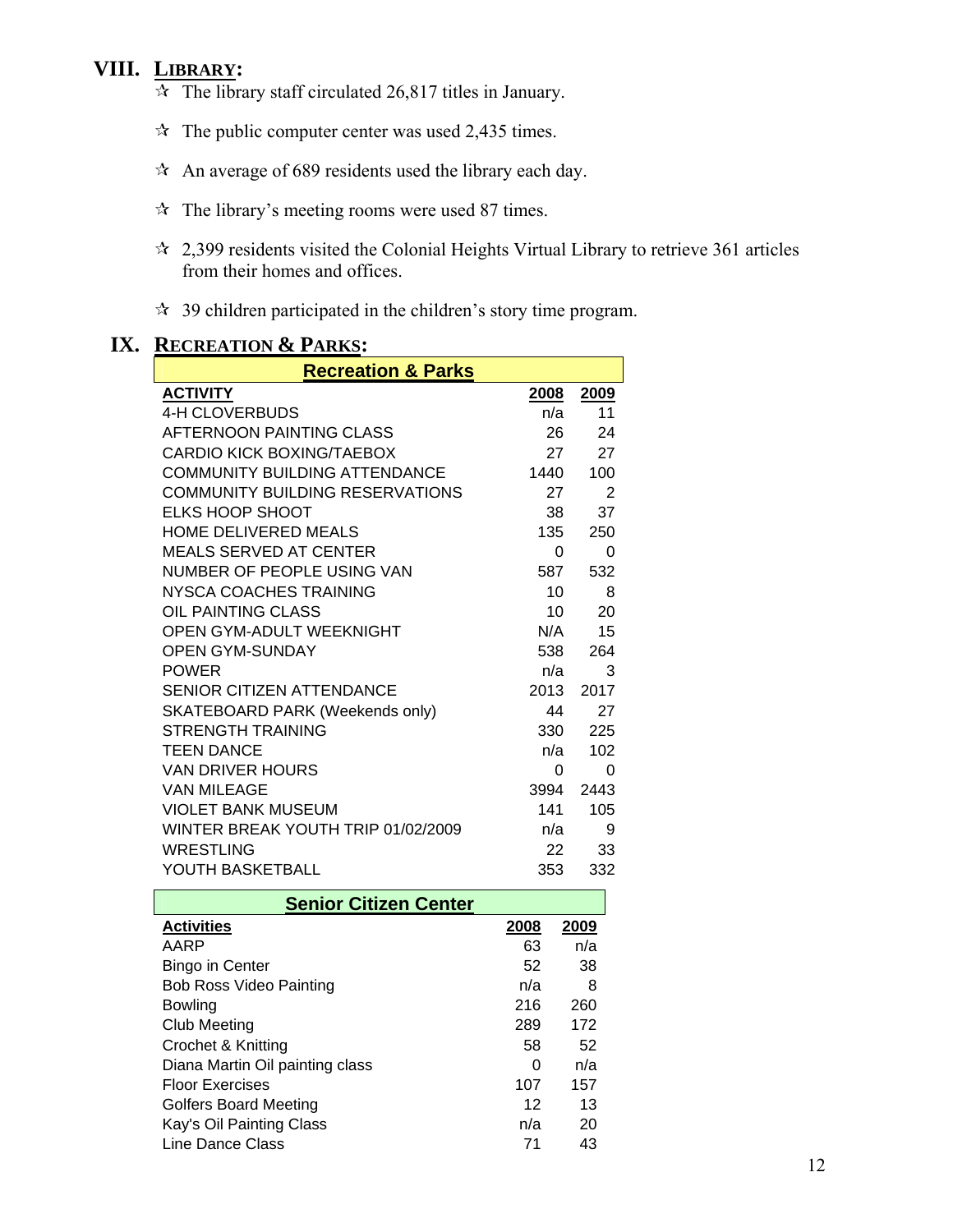### **IX. RECREATION & PARKS** (CONTINUED)**:**

| <b>Senior Citizen Center</b>        |      |             |                  |
|-------------------------------------|------|-------------|------------------|
| <b>Activities</b>                   | 2008 | 2009        |                  |
| <b>Movies</b>                       | 9    | 6           |                  |
| Painters Group                      | 26   | 52          |                  |
| Party Bridge                        | 144  | 104         |                  |
| <b>Sandwich Social</b>              | 28   | n/a         |                  |
| Seniors Exercise at Lakeview School | n/a  | 13          |                  |
| Sing A-Long                         | 32   | 29          |                  |
| Sing-a-long CH Health Care Center   | 12   | 13          |                  |
| <b>Sit Down Exercises</b>           | 193  | 241         |                  |
| <b>Strength Training Class</b>      | 330  | 225         |                  |
| Tai Chi                             | 27   | 19          |                  |
| <b>Tap Class Advance</b>            | 128  | 53          |                  |
| <b>Tap Class Beginners</b>          | 25   | n/a         |                  |
| Tap Dance Intermediate              | n/a  | 50          |                  |
| <b>Tournament Bridge</b>            | 104  | 84          |                  |
| <b>TRIAD</b>                        | 20   | 3           |                  |
| Watercolor                          | 9    | 24          |                  |
| Yoga                                | n/a  | 131         |                  |
| Zoomer Boomer                       | n/a  | 307         |                  |
| Total                               | 2013 | 2017        |                  |
| <b>Meals</b>                        | 2008 | <u>2009</u> | <b>Donations</b> |
| <b>Bags</b>                         | 30   | 50          |                  |
| <b>Breakfast Meals</b>              | 60   | 100         |                  |
| Home Del Meals                      | 45   | 100         | \$60.00          |
| <b>Site Meals</b>                   | 0    | 0           |                  |
| Total                               | 135  | 250         |                  |
| <b>Transportation</b>               |      |             |                  |
| <b>Total Miles</b>                  | 3994 | 2443        |                  |
| <b>Total Passengers</b>             | 587  | 532         | \$153.60         |
| <b>Volunteer Hours</b>              | 0    | 0           |                  |
| Wheelchairs                         | 24   | 10          |                  |
| Violot Donk Museu                   |      |             |                  |

#### **Violet Bank Museum**

|            |     | 2008 2009 |
|------------|-----|-----------|
| Attendance | 122 | -105      |

- $\hat{\mathbf{x}}$  Accessed on loan the original muster papers for Company G 14th North Carolina Infantry and started required conservation. Short of correspondence written and signed by either Robert E. Lee or Stonewall Jackson, muster papers represent the pinnacle of Confederate Archival material.
- $\approx$  \$500.00 worth of Christmas decorations donated to Museum via volunteer Harvie Christie.
- $\star$  Photo inventoried collection primarily the military items received recently. This will be ongoing until entire collection is digitally documented.
- Working on language for American Association of Museums.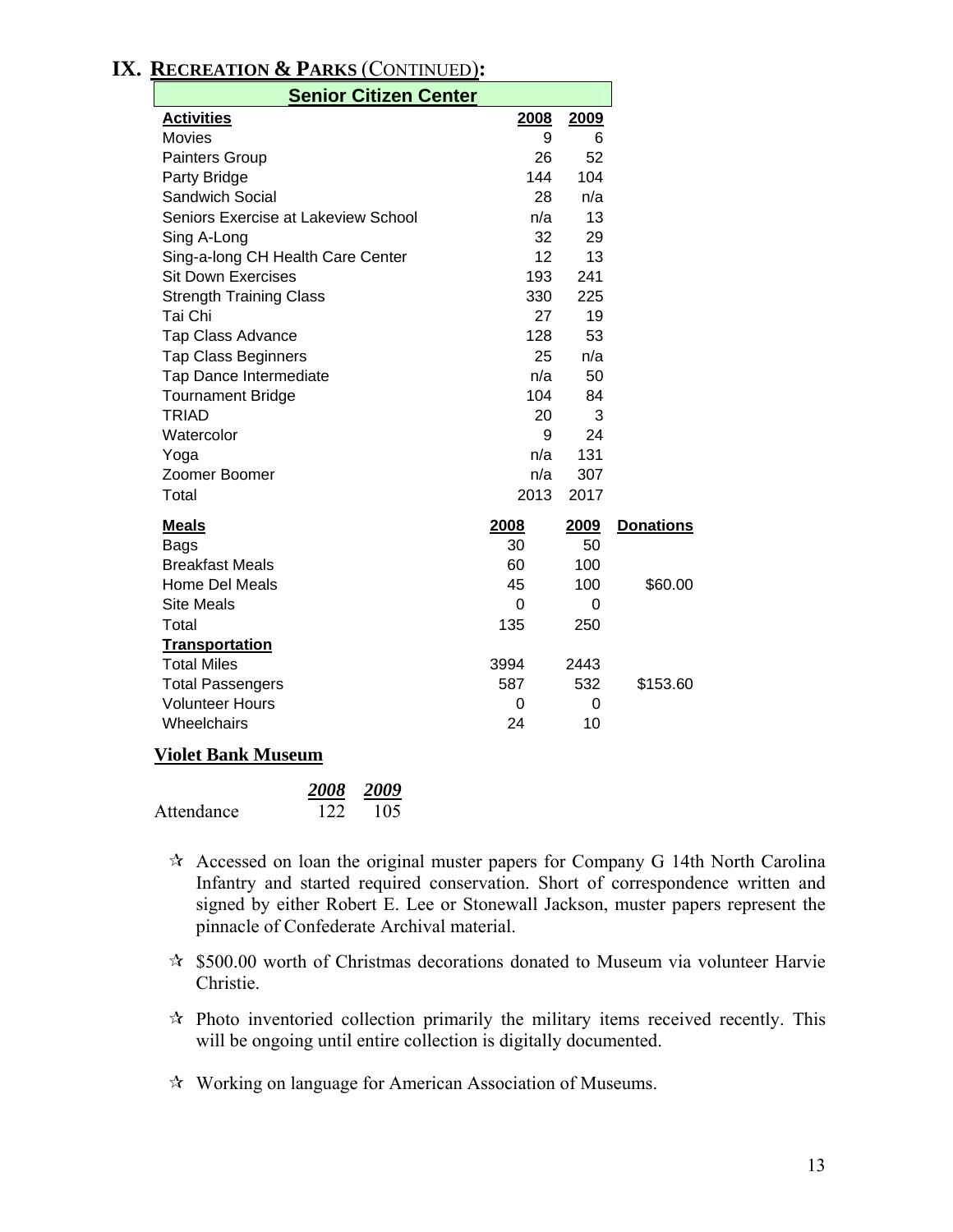### **IX. RECREATION & PARKS** (CONTINUED)**:**

- Cleaned White Bank Park, Lakeview Park, Ft Clifton Park. Wash out pavilions at White Bank Park as needed.
- $\approx$  Picked up trash around Municipal Building complex (daily).
- $\hat{\varphi}$  Blew off Community Building parking lot and Stadium parking lot as needed.
- $\star$  Blew leaves and got up leaves as needed around Community Building, A field, B field, Civic field, Edinborough playground, Lakeview Park, White Bank Park, Wakefield Park, Flora M. Hill Park, old Church, Courts Building, Public Safety Building, City Hall, and Health Dept. Took leaves to landfill.
- Lowered and raised flags as needed at Public Safety Building, City Hall, War Memorial, Fire Station #2, Library, Courts Building, and Lakeview Park.
- $\mathcal{R}$  Cut up old railroad ties at White Bank and hauled away.
- $\lambda$  Repaired windscreen at Middle School tennis courts.
- $\mathcal{A}$  Hook up new blower to Kubota tractor.
- $\lambda$  Took blower and tractor to Smith Turf to be adjusted.
- $\hat{x}$  Paint upstairs hallway and trim at City Hall.
- $\mathcal{R}$  Re-hang bulletin boards at City Hall.
- $\mathcal{R}$  Removed bushes behind shop and took to landfill.
- $\mathcal{R}$  Repaired roof on dugout at A-field.
- $\mathcal{A}$  Hung new bulletin board in Recreation Office.
- $\hat{\tau}$  Pulled old poles around parking lot at White Bank Park. Cut poles up and hauled away.
- $\mathbf{\hat{x}}$  Replaced damaged ceiling tiles in Courts Building.
- $\mathcal{A}$  Hung paper towel dispenser at Public Safety Building.
- $\mathcal{R}$  Repaired two sections of fence in parking lot across from School Board Office.
- $\mathcal{R}$  Repaired ball on top of flagpole at Public Safety Building.
- Replaced damaged flags as needed at Public Safety Building, City Hall, Fire Station #2, Lakeview Park, and Courts Building.
- $\mathcal{R}$  Replaced damaged kennel run door flaps at Animal Shelter.
- $\mathcal{R}$  Install hose hanger at Animal Shelter.
- $\mathcal{R}$  Installed doorstop on door at Health Dept.
- $\mathcal{R}$  Hung exit signs and picture at Health Dept.
- $\star$  Painted two offices, closets, squad room, and holding cells at Public Safety Building.
- $\mathcal{R}$  Removed Christmas wreath and re-hung clock at Library.
- $\mathcal{R}$  Repaired windscreen on tennis courts at High School.
- $\approx$  Replaced water valve on standpipe at Lakeview #2 field.
- $\hat{\mathcal{R}}$  Replaced fluorescent light bulbs at Public Safety Building & Courts Building.
- $\mathcal{A}$  Moved furniture from Community Building to surplus.
- $\lambda$  Took Workman to Smith Turf to have preventative maintenance done.
- $\forall$  Took Z Master lawnmowers to Conners to have preventative maintenance done.
- $\lambda$  Took 4-wheeler to Motorcycle Authority to have new tires and repairs done.
- $\hat{x}$  Took Sand Pro to Smith Turf to have preventative maintenance done.
- $\lambda$  Took Kubota tractor to Sandy's Equipment to have preventative maintenance done.
- $\mathcal{R}$  Took reel mower to Smith Turf to have preventative maintenance done.
- $\mathcal{R}$  Cut and removed underbrush along road at White Bank Park.
- $\forall$  Fixed ice machine in Stadium.
- $\mathcal{R}$  Repaired windscreen at Civic Field.
- $\lambda$  Repaired practice pitchers mound in Stadium and the High School baseball field.
- $\star$  Replaced drag on Sand Pro.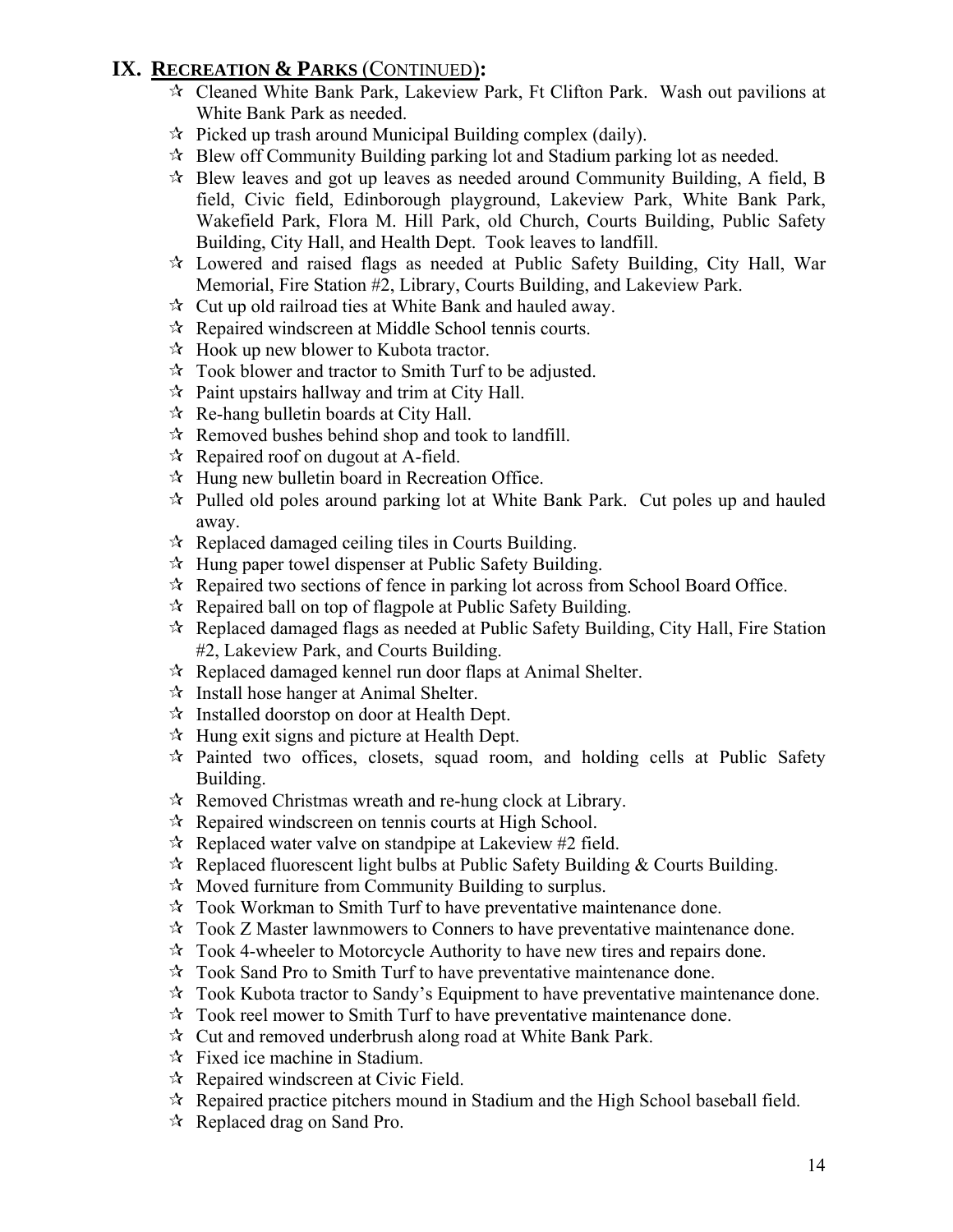### **X. OFFICE ON YOUTH & HUMAN SERVICES:**

### ¾ **Youth Advisory Council**

- ° 18 YAC Members attended the January Meeting
- ° Donated \$200 to support the After-Prom celebration

### ¾ **Training and Meetings**

- ° Presented Life Skills to 165 Colonial Heights Middle School Students
- ° Served 12 students through Inter-Agency Prevention Team

### ¾ **Driver Bags**

° 11 Youth Received VaABC, VASAP, MADD, State Police information when they received their driver's license

### ¾ **Life Skills/Anger Management**

° 3 youth completed Anger Management

### ¾ **Parenting**

- 5 families began "Parenting with Love & Limits"
- ° 2 parents completed "Parenting Wisely", computer parenting program

### ¾ **Community Service**

18 youth completed 195 hours of Service Learning

### ¾ **Shoplifting Diversion**

° 36 youth and their parent(s) attended the Shoplifting Diversion Program

### ¾ **Substance Abuse Education**

° 4 youth completed the Substance Abuse Group

### ¾ **Kids' After-School Program**

- Two new students have been added to the KAP roster
- ° Family Dinner held with 17 family members and 2 mentors present
- ° Parenting Class held for parents on topics of "Age Appropriate Chores for Children". Discussion focused on why chores are important; what chores teach; and age-appropriate chores.
- ° KAP participants went to the CiCi's for a pizza lunch and the Women's Museum at Fort Lee on January 23, early release day from school.

### **XI. FLEET MAINTENANCE:**

|      | # of Workorders | <b>Total</b> | <b>Sublet</b> | <b>Sublet Total</b> |
|------|-----------------|--------------|---------------|---------------------|
| 2009 | 69              | \$13,747.14  |               | \$2,803.53          |
| 2008 | 87              | \$12,938.37  |               | \$275.00            |

 $\mathcal{A}$  Most of the repairs are normal maintenance issues. We also prepared a seized 1999 Tahoe for the police dept. We had 10 city and 4 school board vehicles stripped and prepared for auction. We also sent 30 different parts from inventory to auction, some of these where either parts we have had since 88 or no longer pertain to our fleet.

### **XII. PUBLIC WORKS & ENGINEERING** (CONTINUED)**:** *Horticulture*

- Continue mulching, fertilizing, cutting, pruning and weeding sites throughout the City.
- Worked with office on Youth and Beautification Committee.
- Responded to miscellaneous tree calls.
- Planted trees, grasses and graded new site at White Bank Park.
- Assisted street division removing trash from Temple Avenue.
- Removed dead shrubs from Laurel Parkway site.
- Removed leaves from all sites.
- Removed 5 stumps from White Bank Park.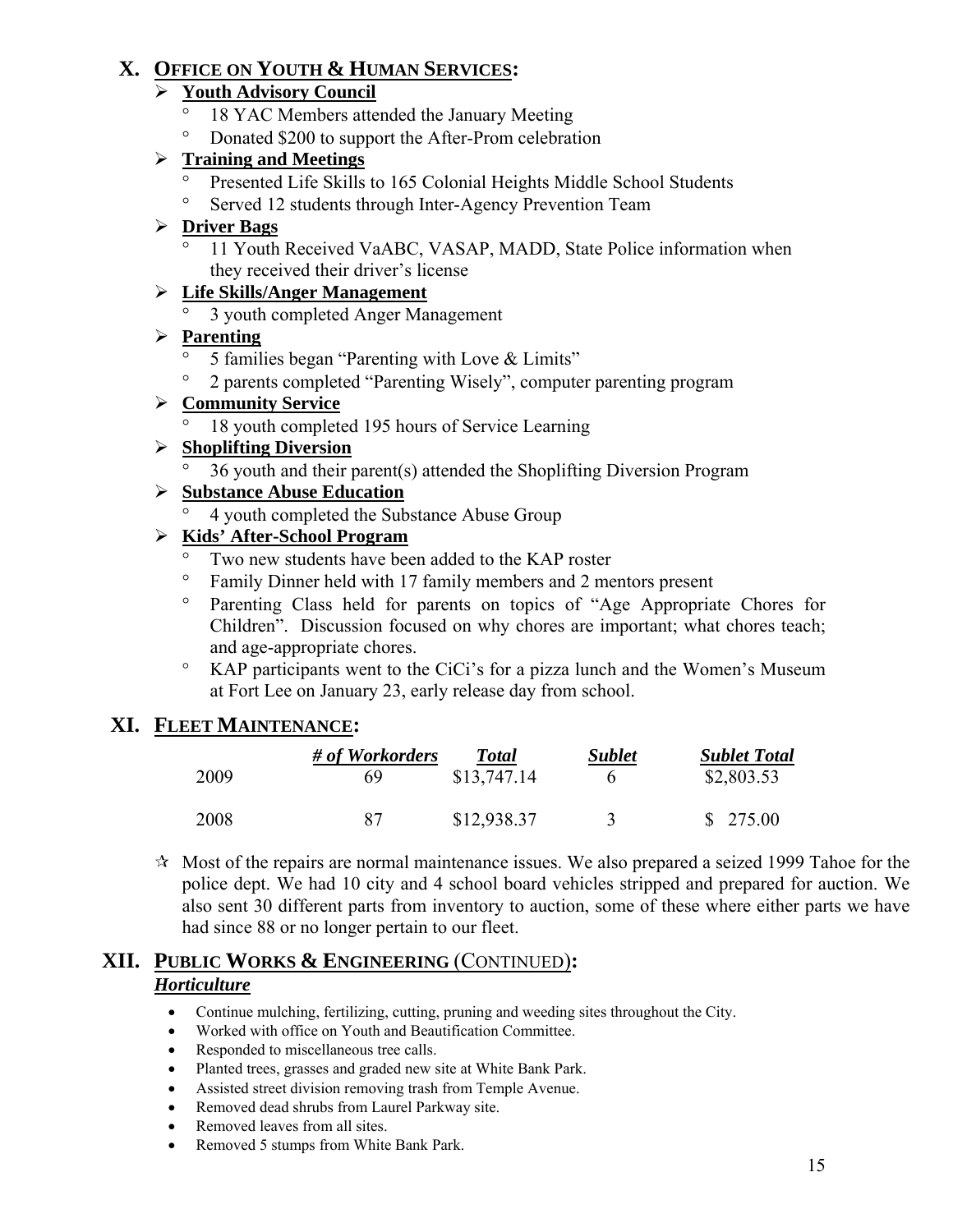# **XII. PUBLIC WORKS & ENGINEERING** (CONTINUED)**:**

#### *Vegetation*

*Picked up litter at the following locations:* 

- Charles Dimmock Parkway Suffolk Avenue
- 114 Chesterfield Avenue Dupuy Avenue
- 
- Archer Avenue East Ellerslie at I-95 Overpass
- Entrance to Recycling Center Conduit Road

- 
- 
- Roslyn Road East Ellerslie at Dale Avenues
	-
	-

# • Temple Avenue • East Ellerslie Avenue at Longhorn Drive

*City tree contractor removed, trimmed, and grinded stumps at the following locations:* 

- 1004 Forest View Drive 318 Westover Avenue
- 1038 Conjurers Drive 3360 Ashby Avenue
- 118 Charlotte Avenue 407 Lee Place
- 1213 Covington Road 4513 Conduit Road
- 
- 
- 
- 
- 142 Windsor Avenue 516 MacArthur Avenue
	- 148 Carroll Avenue Across from 153 Chesterfield Avenue
	- 156 Carroll Avenue Across from 317 Joe Johnson Avenue
- 212 Richmond Avenue Alley next to 209 Royal Oak Avenue

#### *Other*

- Responded to miscellaneous complaints concerning dead trees, dead animals and drainage issues.
- Assisted Purchasing Department moving and unloading surplus items for the auction.
- Assisted Horticulture Division spreading mulch.
- Continue to clean and maintain brush pile, metal dumpster and used oil container at the Recycling Center.
- Welcomed and trained new part-time Recycling Center Attendant Robert Fields.
- Removed a beaver dam from Old Town Creek.
- Storm Water foreman attended a Maintenance Related Program meeting at City Hall.
- Placed rat bait in storm drain at 165 Wright Avenue.
- Continued maintaining and cleaning City vehicles and equipment.
- The new VAC-CON truck was delivered for the Storm Water crew.

*No Concrete Sidewalk and Curb and Gutter restoration for the month of January.*

#### *Stormwater and Drainage*

Removed the following cubic yards of leaves from streets:

Area 1 – 32 cubic yards, Sherwood Hills, Lakeview, and Toll House areas.

Area 2 – 415 cubic yards, Ellerslie, Fort Clifton and Mount Pleasant areas.

 Area 3 – 60 cubic yards, Oak Hill, Shepherd Stadium, Violet Bank-Flora Hill and Westover-Snead areas. Total – 507 cubic yards for the month.

The season total beginning November 10, 2008 through January 30, 2009 is 2,848 cubic yards.

*Street Sweeper removed 70 cubic yards of debris from the following locations:* 

- Lakeview Avenue Ellerslie Avenue
- Temple Avenue Branders Bridge Road
- Dupuy Avenue East Westover Avenue
- Fischer Avenue Conduit Road
- -

*Removed debris from gutters and ditches; repaired storm drain, drainage pipe and grates at the following locations:* 

- 
- 
- 
- East Westover from Shuford to Hamilton Ave.
- 708 to 714 Lakeview Avenue 314 Piedmont Avenue
- 521 Springdale Avenue Sherwood Drive
- 1104 West Roslyn Road Chesterfield Avenue
- 
- 
- Oak Avenue behind Big Lots
- 651 Conduit Road 219 Piedmont Avenue
	- Westover at Fischer Avenues Westover at Shuford Avenues
	- Marvin at Chesterfield Avenues Brookhill Avenue at Forest View Dr
		- Conduit Rd from Charles Ave to Old Town Creek Way
		-
		-
		-
	- 3700 and 3702 Conduit Road Hamilton at Westover Avenues
- Holly Avenue 117 Conjurers Drive
- 
- -
	-
	-
	-
	-
	-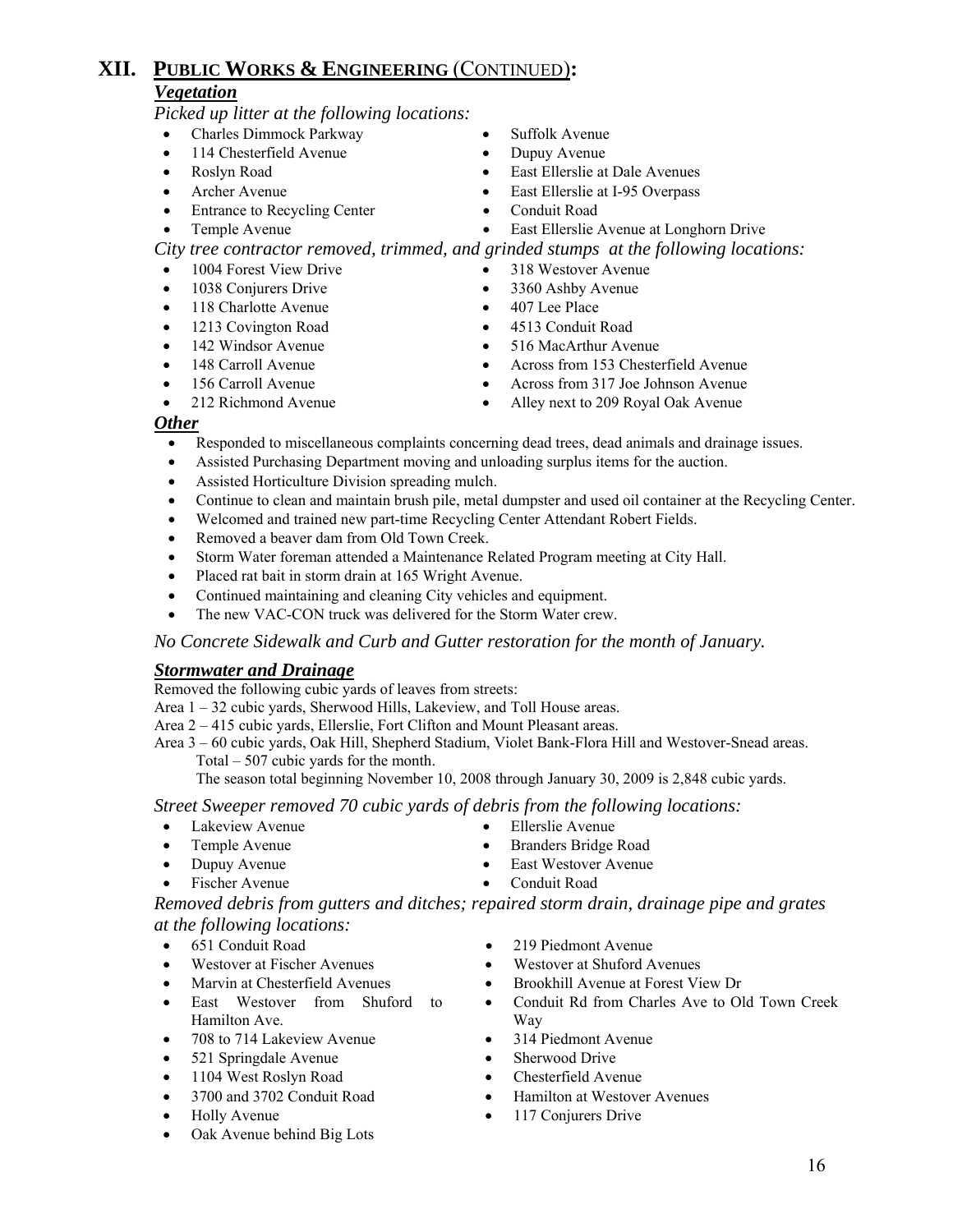#### • 140 citizens used the Recycling Center to dispose of Category 1 Materials, brush, metal products and other recyclable materials.

#### *Transportation*

#### *Streets*

*Placed asphalt in potholes at the following locations:*

- Boulevard Temple Avenue at I-95
- Southpark Boulevard 317, 419 and 421 Hamilton Avenue
- Yacht Basin Drive at Wildwood Ave. Jackson at Hamilton Avenues
- 324 Ridge Road 406 Roslyn Road
- Conduit Road at Hardy Avenue

#### *Placed stone in potholes, drainage ditches and alleys at the following locations:*

- Boulevard to Lafayette Avenue Bristol to Stuart Avenues
- 
- 
- 
- Hamilton to Royal Oak Avenues Recycling Center behind gate
- Royal Oak to Virginia Avenues 314 Piedmont Avenue
- Roslyn Road to Stuart Avenue 521 Springdale Avenue
- *Traffic Operations*
	- Signals
		- o Performed preventative maintenance on four (4) cabinets.
		- o Replaced three (3) LED traffic
		- o Replaced two (2) pedestrian crossing lights
		- o Replaced traffic signal at Dupuy Avenue
	- Signs and Markings
		- o Fabricated and installed four (4) new STOP signs
		- o Fabricated and installed 26 high intensity street name signs
		- o Slurry eradicated and changed markings at Sam's Club
	- Street Lighting
		- o Installed 18 ornamental street light bulbs
		- o Replaced two (2) for ornamental street lights
	- Traffic Control
		- o Responded to three (3) after-hours call backs for malfunction traffic lights
		- o Used arrow board for traffic control to inspect pavement on Boulevard 5<sup>th</sup> lane project

#### *Utilities*

#### *Wastewater*

*Responded to sewer backups at the following locations:*

- 
- Conduit Rd. @ Charles Ave. 125 Huntington Rd.
- 237 Kennon Pt. Dr. 221 Plumtree Ave.
- 113 Royal Oak Ave 2106 Snead Ave.
- 127 Washington Ave.

*Install/repair sewer clean out or lateral at the following locations:*

- 
- 1220 W. Roslyn Rd.
- Bradsher Ave. 101 Buckingham Dr.
	-
	-
	-
	-
- 805 Forestview Dr. 205 Ingram Ave.

- 
- Lee Place to Boulevard Cameron to Hamilton Avenues
- Hill Place To Fischer Avenue Lynchburg to Hamilton Avenues
	- Cameron Avenue to Conduit Road Washington and Jefferson Avenues
		-
		-
		-
- -
	-
	-
	-
	-
	-
	-

# **XII. PUBLIC WORKS & ENGINEERING** (CONTINUED)**:** *Solid Waste*

### *Recycling*

- 
- 164 Breezy Hill Dr. 117 Conjurers Dr.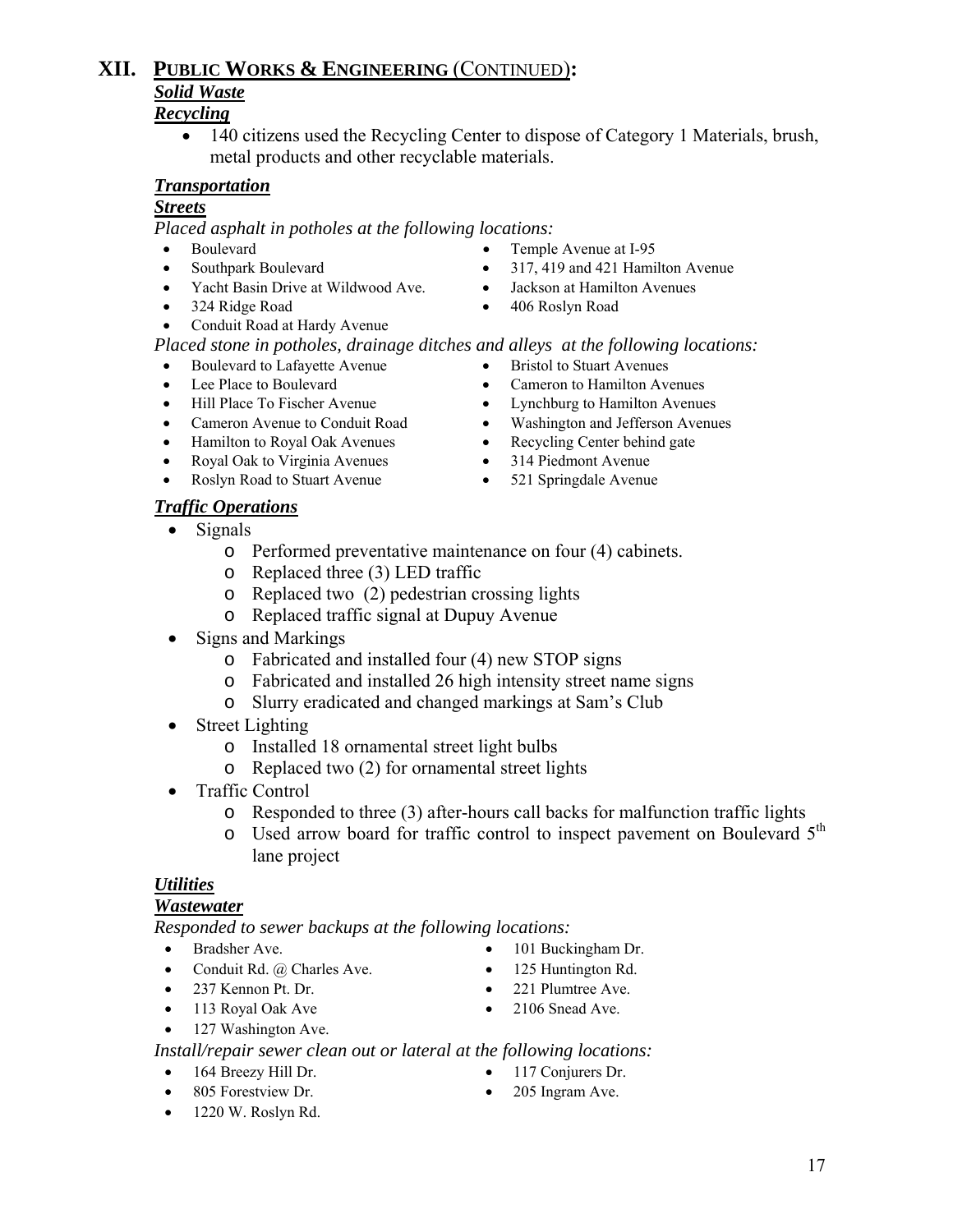# **XII. PUBLIC WORKS & ENGINEERING** (CONTINUED)**:**

*Camera sewer main/lateral at the following locations:*

- 101 Buckingham Dr. 152 Carroll Ave.
- 604 Fairlie Rd.

*Flushed sewer main line at the following locations:* 

- 
- 
- Laurel Parkway Shuford Ave.
- 
- 402 Wilson Ave.

 *Repaired sewer manholes, tops and inverts at the following locations:* 

- 
- *Checked the following manholes "trouble spot" locations:* 
	- Battery Place @ Plumtree Ave. Blvd. behind Pino's
	- 3209 Bermuda Ave. 617 Blvd.
	-
	-
	- Colonial Ave. @ Lafayette Ave. Dale Ave.
	-
	- Greenleaf @ Fairlie Rd. Highland Ave.
	- Jackson Ave. @ Blvd. 204 Jefferson Ave.
	- Jefferson Ave. @ Royal Oak Ave. Lafayette Ave. @ Blvd.
	-
	-
	-
	-
	- 220/306 Orange Ave. Pickwick Alley
	- Parking lot of Pleasure Island 83 Sherwood Dr.
- 

*Responded to miscellaneous sewer calls at the following locations:* 

- Bradsher Ave. 319 Bradsher Ave.
- 312 Lynchburg Ave. 216 Royal Oak Ave.
- 406 Walnut Ave.

 *Performed preventative maintenance at the following locations:* 

- Appomattox Pump Station C&B Pump Station
- Conjurers Neck Pump Station Dimmock Pump Station
- Dunlop Farms Pump Station Hillcrest Pump Station
- 
- 
- 
- 
- Hrouda Pump Station Sherwood Hills Pump Station

 *Performed necessary repairs to unclog pump #1 and #2 of debris at Main Pump Station.* 

 *Diaphragm and level control failed at Sherwood Hills Pump Station. Installed float switch to correct problem.* 

 *Reported 3 sewer overflow spills to DEQ.* 

 *Southern Construction performed work on an emergency basis to replace 70 feet of failed sanitary sewer pipe on Bradsher Ave..* 

 *Miss Utility locating required 149 man-hours for the month of January 2009.* 

### *Water*

*Set meter for new construction at the following location:*

- 
- 315 Cloverhill Ave. 235 Dunlop Farms Blvd.
	- 702 Greenleaf Ln. 735 Southpark Blvd.
- 
- 
- Bradsher Ave. Charles Ave. @ Conduit Rd.
	- 3501 East Ave. 333 Hamilton Ave.
		-
- 500 Springdale Ave. 505 Springdale Ave.
- 100 Highland Ave. 100 Laurel Parkway
	-
	-
	-
- 102 Boykins Ave. 231 Breezy Hill Dr.
- 410 Cameron Ave. Charles Ave. @ Atlantic Ave.
	-
- Eastman Ave. 921 @ 1020 Forestview Dr.
	-
	-
	-
- Lakeside Dr. Lakeside Dr. @ Lakeside Dr. @ Lakeview Ave.
- 1017 Lakewood Dr. 100 Laurel Parkway
- 118 Lee Ave. 212 Maple Ave.
- Newcastle Dr. 209 Nottingham Dr.
	-
	-
- Shuford Ave. Stuart Ave. @ Washington Ave.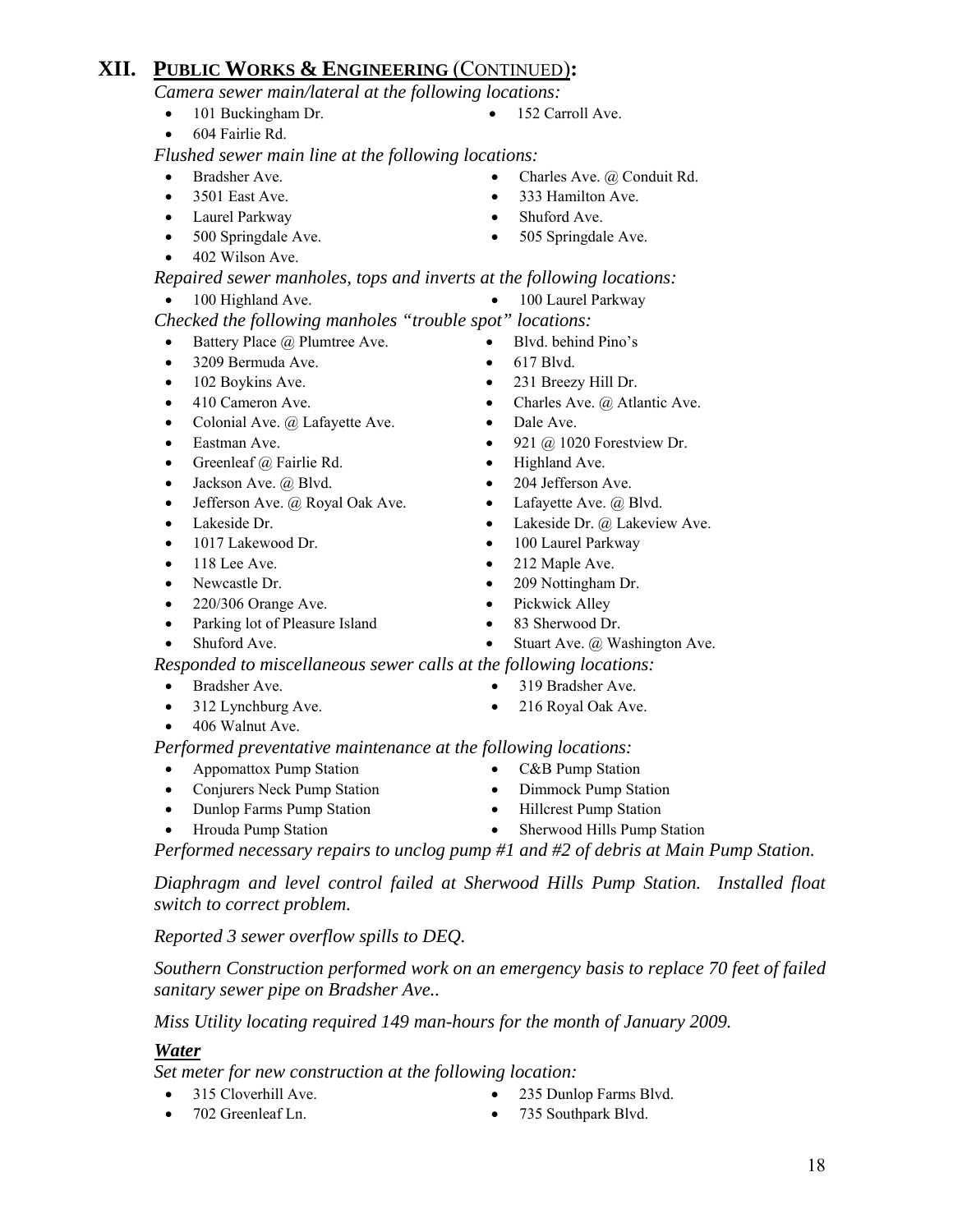### **XII. PUBLIC WORKS & ENGINEERING** (CONTINUED)**:**

*Replaced water meters at the following locations:* 

- 
- 
- 
- 
- 
- 3623 Spruce Ave. 231 White Sand Ct.

*Repaired service line break at the following locations:*

- 
- 
- 607 Whitestone Ct.

*Responded to meter leak complaint at the following location:* 

• 203 Ingram Ave.

 *Repaired or raised meter box at the following locations:* 

- 414 Bradsher Ave. 118 Charlotte Ave.
- 
- 316 Highland Ave. 3212 Holly Ave.
- 
- 106 Prestige Place

*Installed or replaced meter setter at the following locations:*

- 412 Dick Ewell Ave. 110 Greenmeadow Dr.
- 315 Highland Ave. 108 Lafayette Ave.
- 
- 2013 Snead Ave.

*Installed or replaced water service at the following locations:* 

- 
- 
- 1243 Riveroaks Dr. Tussing Elem ballfield

*Performed water shut off at the following locations:* 

- 
- 
- 
- Woodlawn Ave. (new construction)
- *Responded to dirty water complaint and collected water sample at the following location:*
- $\bullet$  406 Ivey Ave.
- *Responded to miscellaneous water calls at the following locations:*  • 1303 Appomattox Dr. • 215 Archer Ave.
	- 200 Beechwood Ave. 2643 Blvd.
	-
- 
- 
- 203 Ingram Ave. 231 Lee Ave.
- 1243 Riveroaks Dr. 157 Roanoke Ave.
- 
- 
- 
- 2111 Blvd. 1218 Choptank Ct.
- 207 Clements Ct. 802 Colonial Ave.
- 3218 Holly Ave. Hoperidge Ct. @ Windmere Dr.
- 131 Sadler Ave. 223 Virginia Ave.

 *Installed new altitude valve at Shepherd Stadium Water Tower. Collected routine weekly water samples and sent to ARWA lab for testing for the month of January.* 

*Collected Disinfect By-product samples and first stage THM & HAA samples for the month of January.* 

- 319 Bradsher Ave. 1307 Covington Rd.
	- 412 Dick Ewell Ave. 110 Greenmeadow Dr.
	- 133 Hillcrest Ave. 128 A Hillcrest Ave.
- 911 Park Ave. 3713 Perthshire Ln.
	- 100 Prestige Place 1243 Riveroaks Dr.

- 1206 Covington Rd. 412 Dick Ewell Ave.
- 110 Greenmeadow Dr. 1220 West Roslyn Rd.
- 311 Dupuy Ave. 2006 Franklin Ave.
	-
- 3606 Perthshire Ln. 100 Prestige Place
	-
	-
- 1243 Riveroaks Dr. 310 Royal Oak Ave.
- 319 Bradsher Ave. 309 Clover Hill Ave.
- 203 Ingram Ave. **•** Lakeview ballfield #1
	-
	- -
		-
- 
- 200 Beechwood Ave. Colonial Court Apartments
	-
	-
- -
	-
	-
- 115 A Conduit Rd. 301 Jennick Dr.
- 814 Lakewood Dr. 735 Southpark Blvd.
	-
	-
	-
	-